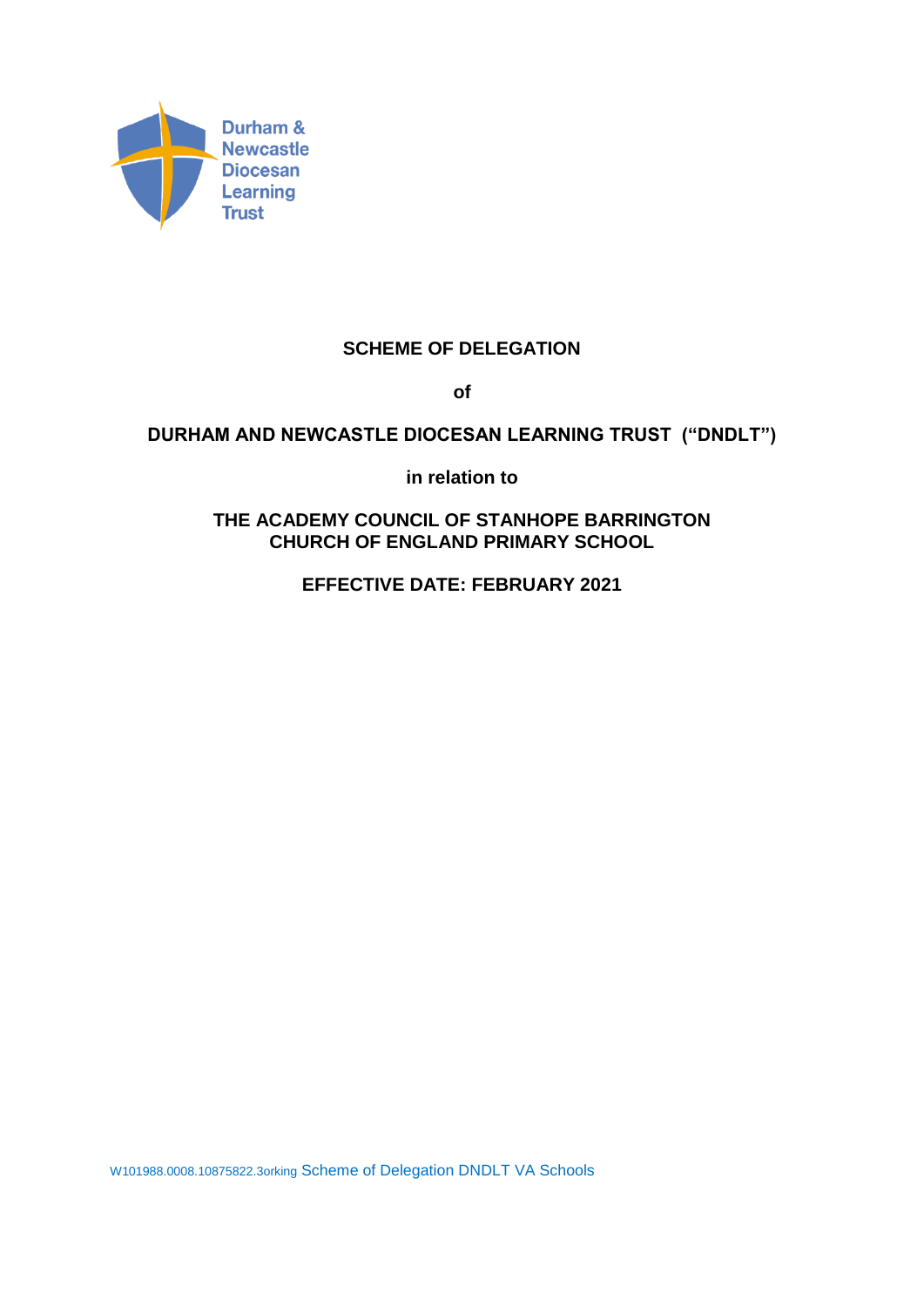**Signed to confirm acknowledgement of receipt on behalf of the Academy Council of Stanhope Barrington Church of England Primary School**

**……………………………………………………………….. Date …………………………..**

**PRINT NAME…………………………………………………….**

**Signed on behalf of Durham and Newcastle Diocesan Learning Trust**

**………………………………………………………… Date:....................................**

**PRINT NAME: .................................................................**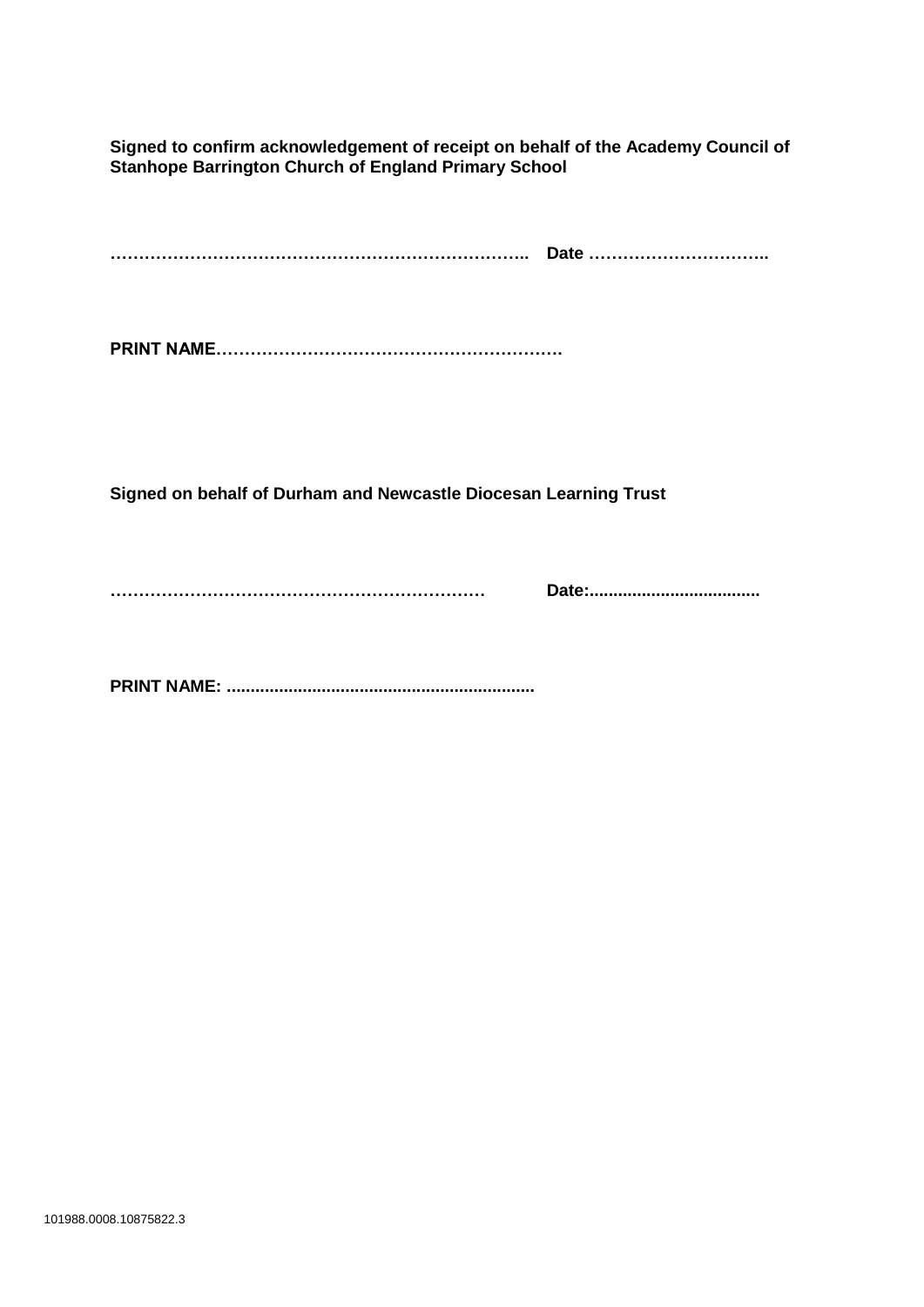# **CONTENTS**

- **1. Definitions**
- **2. Introduction**
- **3. Ethos and Mission Statement**
- **4. Delegated Powers and Responsibilities**
- **5. Annual Review**

## **Schedule 1**

**Constitution of the Academy Council**

**Schedule 2**

**Functions of and Decision-making by the Academy Council.**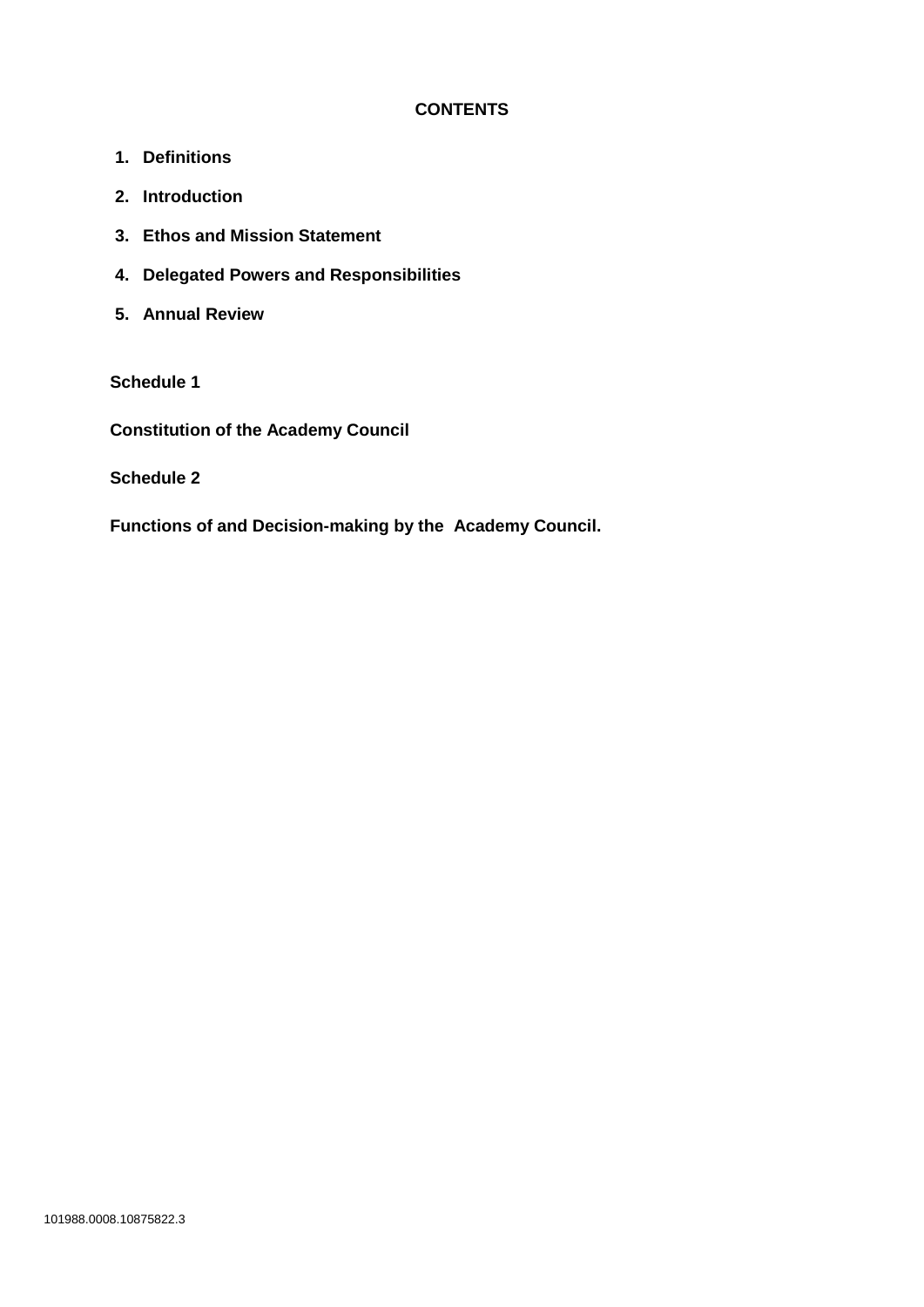### **1. DEFINITIONS**

In this Scheme:

**"AC"** means the Academy Council of the Academy as constituted by this Scheme;

"**Academy**" means Stanhope Barrington C of E Primary School*;*

"**Articles**" means the Articles of Association of Durham and Newcastle Diocesan Learning Trust from time to time;

"**Budget**" means the annual budget set for the Academy in accordance with the Master Funding Agreement and/or the Supplemental Funding Agreement;

"**DBE**" means the Diocesan Board of Education for the Diocese of Durham; what about Newcastle now?

"**Directors**" means the directors of the MAT;

"**Head Teacher**" means the head teacher of the Academy;

"**Master Funding Agreement**" means the Master Funding Agreement entered into by DNDLT and the Secretary of State for Education effective on 1 November 2017;

"**Operating Levels**" mean the two levels of delegated authority based on Ofsted's grading as determined by MAT from time to time as set out in Schedule 2 of this Scheme;

"**Supplemental Funding Agreement**" means the Supplemental Funding Agreement entered into by MAT and the Secretary of State for Education in respect of the Academy;

**"Trustees"** means those trustees holding the Academy's site and providing them to DNDLT for use and occupation by the Academy.

**"Responsible officer"** means the person who ensures that there is adequate supervision being done around audit functions

### **2. INTRODUCTION**

2.1 As a charity and company limited by guarantee, the MAT is governed by a board of Directors who are responsible for, and oversee, the management and administration of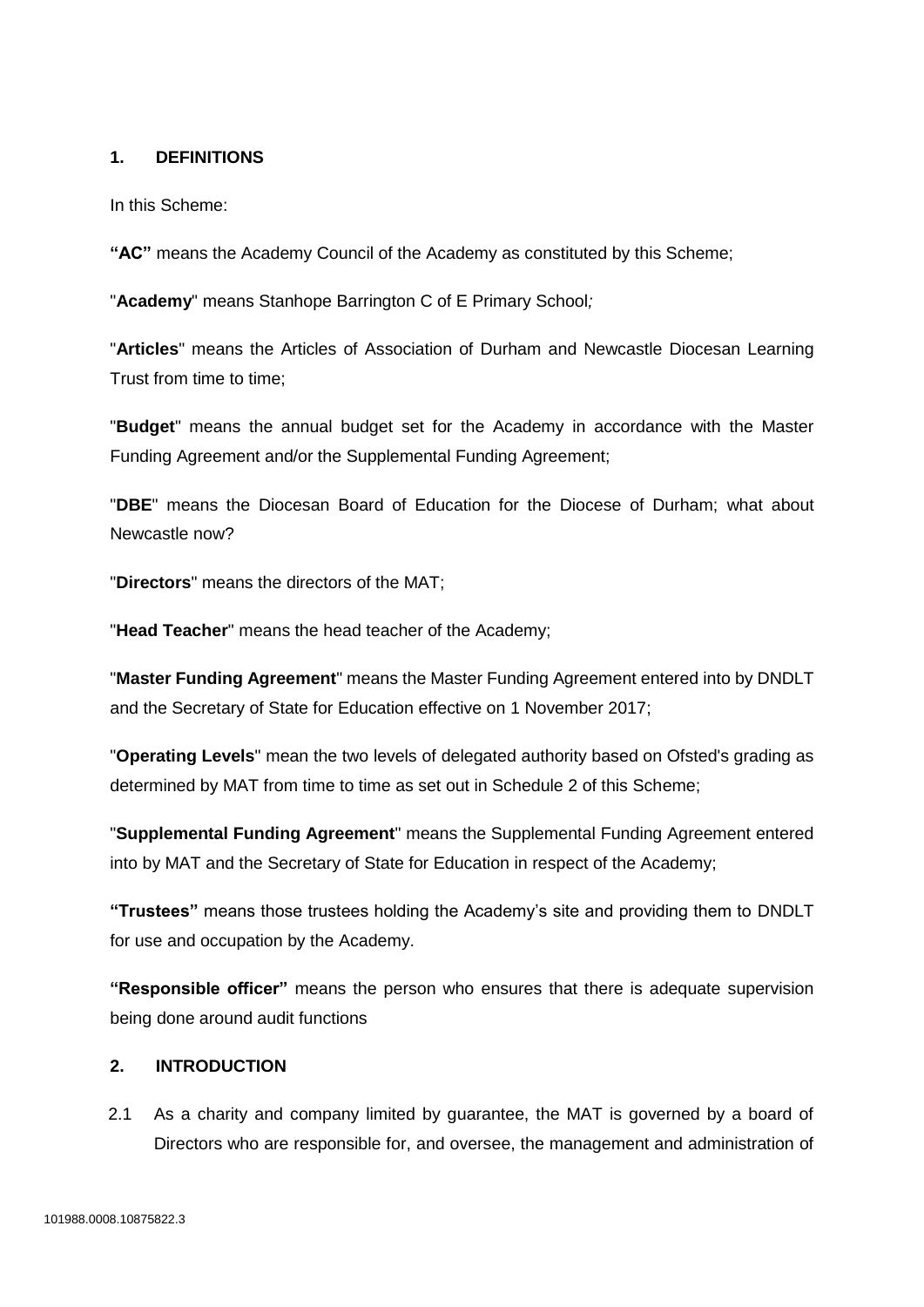the MAT and the academies run by the MAT. The Academy is one of the academies overseen and managed by the MAT.

- 2.2 The Directors are accountable to external government agencies including the Charity Commission and the Department for Education (including any successor bodies) for the quality of the education provided by the MAT and they are required to have systems in place through which they can assure themselves of quality, safety and good practice.
- 2.3 As the Academy is a Church of England academy, designated as such, the Directors are also accountable to the DBE under the provisions of the Diocesan Boards of Education Measure 1991, and to the Trustees, to ensure that the Academy is conducted as a Church of England school.
- 2.4 The management of the business of the Academy shall be delegated by the Directors to the AC, a committee of the Directors established by this Scheme, according to its Operating Level.
- 2.5 In addition to clause 2.4, the role of the AC is to:
	- 2.5.1 maintain an overview and keep the Directors properly informed of the conduct and progress of the Academy;
	- 2.5.2 act as a critical friend to the Head Teacher and staff of the Academy;
	- 2.5.3 be accountable to the Directors, parents and the wider community for the AC's actions and the Academy's overall performance.
- 2.6 This Scheme has been put in place by the Directors from the Effective Date in accordance with the provisions of the Articles and it should be read in conjunction with those Articles as well as with:
	- 2.6.1 the Directors' strategic plans and policies for the Academy; and
	- 2.6.2 the Budget.

### **3. VISION AND MISSION STATEMENT**

- 3.1 The vision of the MAT is as follows:
	- At the heart of our vision is our commitment to ensure all of our schools are places where children and young people develop and thrive academically, socially, culturally and spiritually. The drive for excellence and effectiveness in our schools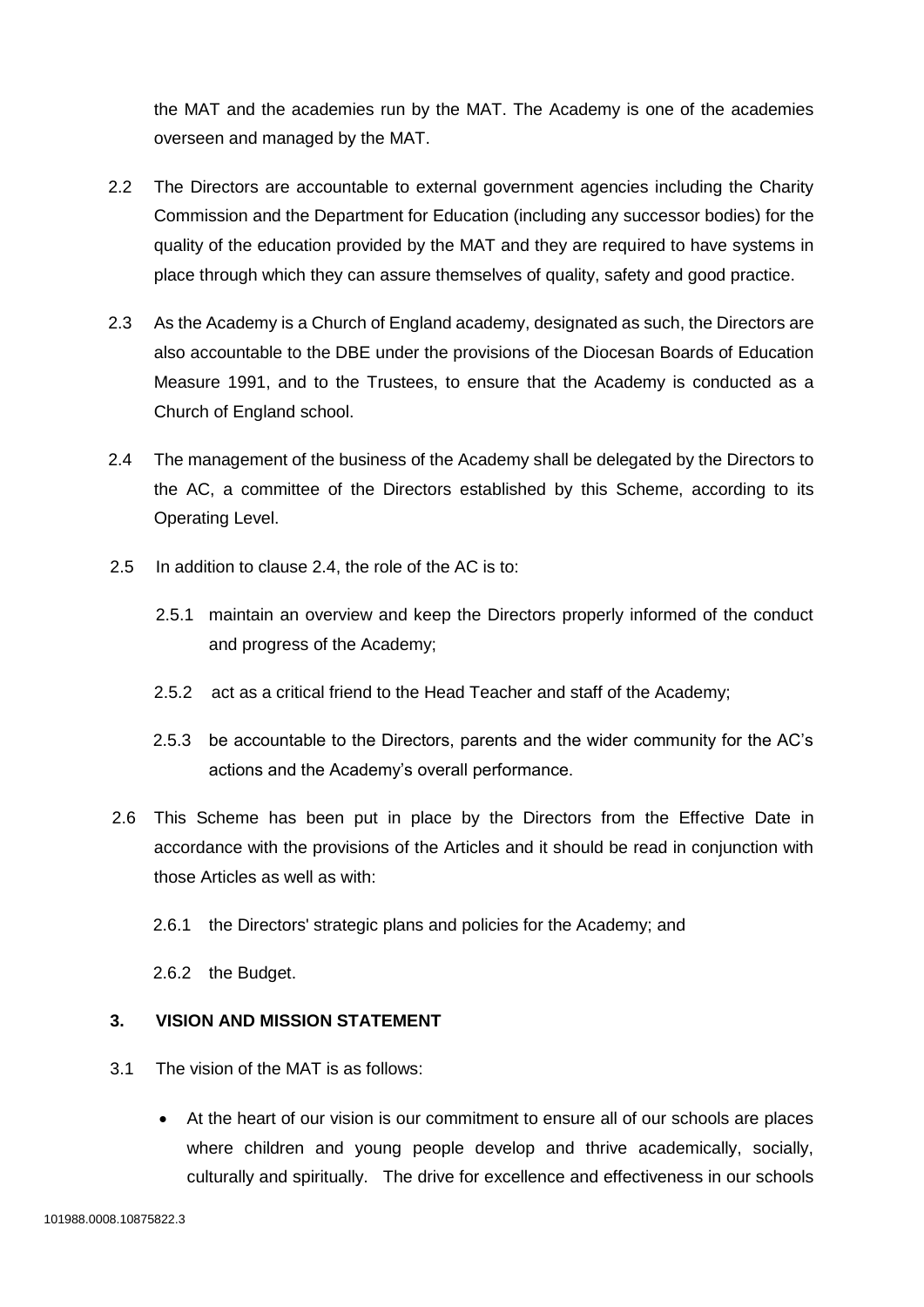is paramount, but not merely because the Government says so. The enabling of every child to flourish in their potential as a child of God is a sign and expression of the Kingdom and is at the heart of the Church's distinctive mission.

- 3.2 The mission statement of the MAT is as follows:
	- The MAT's Mission is to support and encourage the work of academies in our MAT, promoting Christian distinctiveness through the high quality education of children and young people across the MAT whilst enabling and actively encouraging each school to retain and develop its own unique identity within the local community it serves.
- 3.3 The Core Values of the MAT are:-
	- To ensure that our academies are centres of excellence with a focus on academic outcomes and the nurture of resilience & respect as set out in the Ofsted Inspection Handbook.
	- To promote high quality professional development and encourage mutual support in the pursuit of effective teaching and good pupil progress.
	- To develop innovative and aspirational thinking building on our long educational heritage and to make use of the latest research in pedagogy and child development.
	- To foster, maintain and celebrate Christian distinctiveness in our schools.
	- To ensure our academies have a particular vocation to the least advantaged, enabling them through education to change their life opportunities.
- 3.4 The Core Purpose of the MAT is:-
	- The Durham and Newcastle Diocesan Learning Trust will be a strong option within the Diocese of Durham and the Diocese of Newcastle for any church school who wishes to become an academy and, over time, will act as the lead sponsor for any Church schools within the Dioceses which are being directed to become sponsored academies by the Department for Education. It will act as a vehicle for enabling the sharing of best practice and economies of scale achievable across a group of academies.
	- Our school improvement approach seeks to build strong capacity to improve from within and a culture that looks outward and never stops trying to be better. Schools which join our MAT are able to help shape our work and benefit both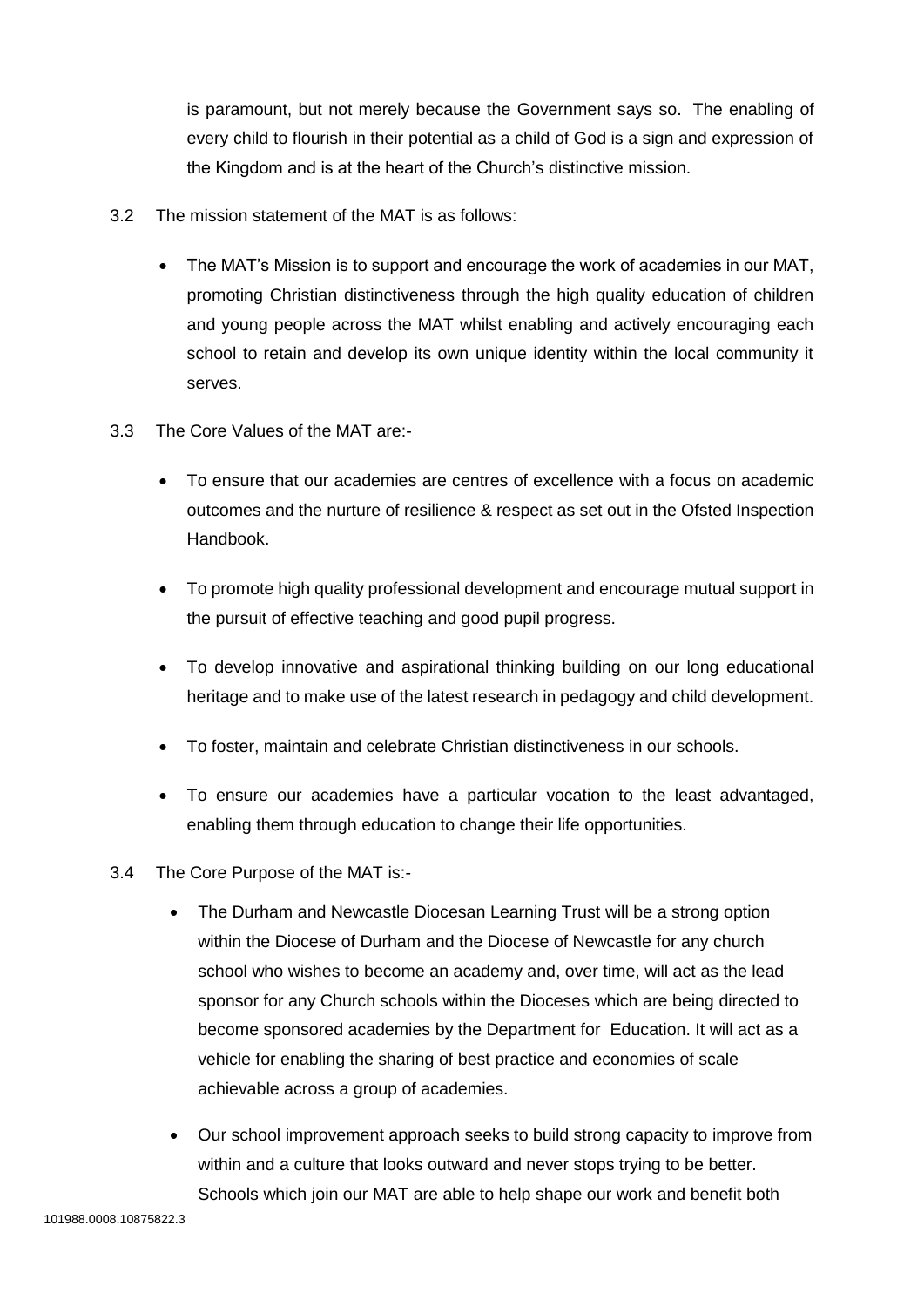from the support they receive and the opportunities for school improvement they are able to offer. The behaviors we expect to see are:

- We encourage strong and capable system leaders
- We enable our people to excel to provide outstanding education
- We build trust and respect across our academies
- **•** Developing Long term relationships within and across communities in which there is an opportunity for continuous improvement.
- 3.5 The core objects of the MAT are:-

a) to advance for the public benefit education in the United Kingdom by establishing, maintaining, carrying on, managing and developing academies which shall offer a broad and balanced curriculum and which shall include:-

- Church of England Schools designated as such which shall be conducted in accordance with the principles, practices and tenets of the Church of England both generally and in particular in relation toarranging for religious education and daily acts of worship, and having regard to any advice issued by the DBE
- other Academies whether with or without a designated religious character; but in relation to each of the Academies to recognise and support their individual ethos, whether or not designated Church of England
- b) To promote for the benefit of the inhabitants of the areas which the Academies are situated the provision of facilities for recreation or other leisure time occupation of individuals who have need for such facilities by reason of their youth, age, infirmity or disablement, financial hardship or social and economic circumstances or for the public at large in the interests of social welfare and with the object of improving the condition of life of the said inhabitants subject at all times to any restrictions contained within any trusts applying to land occupied by the Company.

### **4. DELEGATED POWERS AND RESPONSIBILITIES**

4.1 The constitution, membership and proceedings of the AC shall be as set out in Schedule 1 of this Scheme (which may be consulted upon, amended and changes notified to you from time to time). Under the MAT Articles the AC may sub-delegate powers delegated to it to an AC sub-committee as required.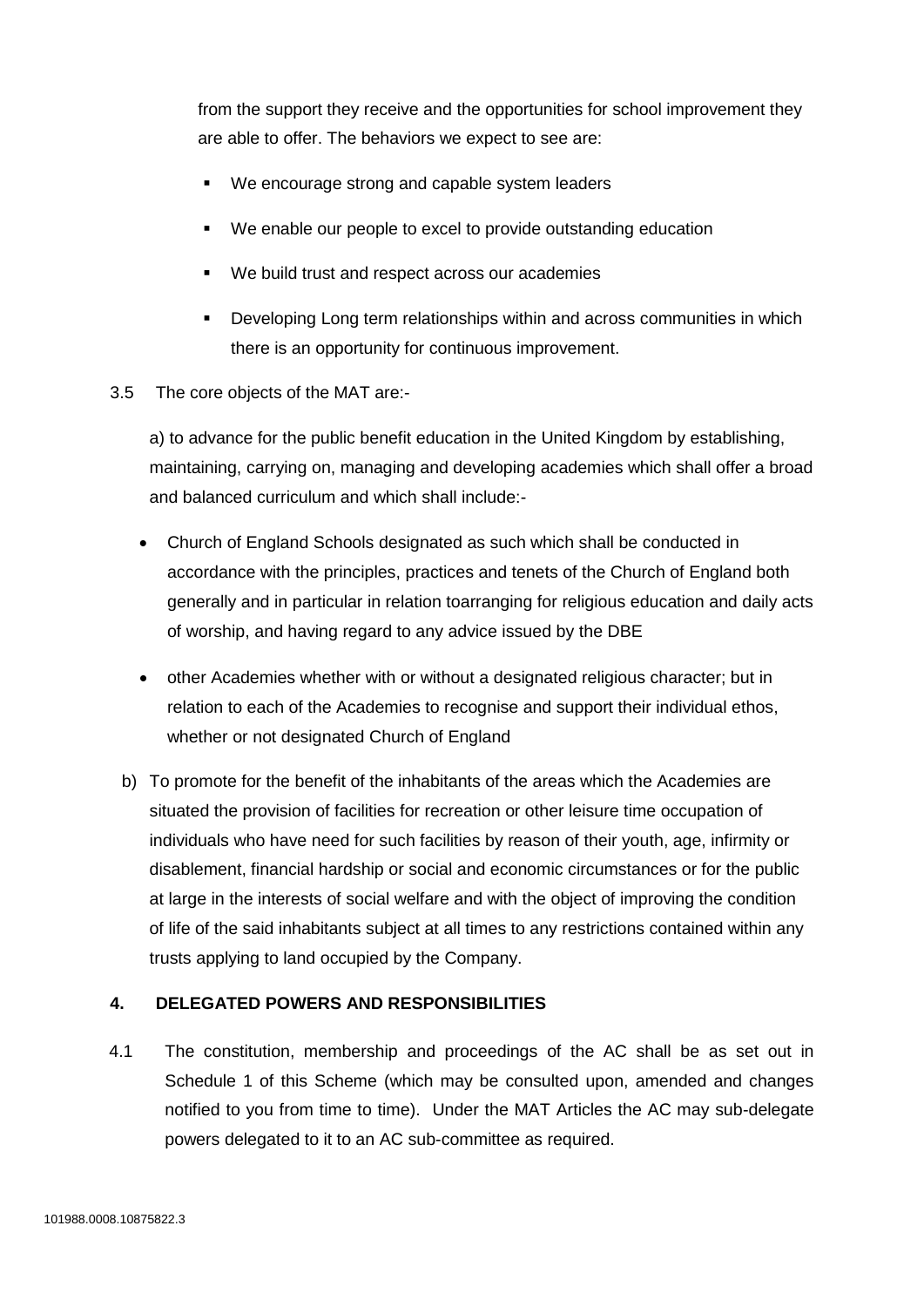- 4.2 The AC agrees to conduct the Academy's business in accordance with the system of decision making set out in Schedule 2 of this Scheme. Guidance on the overriding structure of the MAT itself can be obtained from the Chief Operating Officer.
- 4.3 The Directors will review the AC at least annually in terms of establishment, constitution and membership to ensure that its members have sufficient skills and knowledge to be an effective academy council of the Academy. This scheme will also be reviewed on an annual basis in line with paragraph 5.2.
- 4.4 The AC will review its practices on a regular basis, having regard to recommendations made by the Directors from time to time.
- 4.5 The AC shall provide such data and information regarding the business of the Academy as the Directors may reasonably require from time to time.
- 4.6 The AC shall submit to and co-operate with any inspections by Ofsted, other statutory inspectors including pursuant to section 48 of the Education Act 2005 (Statutory Inspections of Anglican and Methodist Schools) and the DBE and the Directors, acting reasonably.
- 4.7 The AC shall work closely with and shall promptly implement any advice or recommendations made by the Directors in the event that intervention is either threatened or is carried out by the Secretary of State and the Directors expressly reserve the unfettered right to review or remove any power or responsibility conferred on the AC under this Scheme in such circumstances or in such other circumstances where the Directors deem this to be reasonably necessary in accordance with the aims and objectives of the MAT.
- 4.8 For the avoidance of doubt where any power or function of the Directors has been exercised by any committee (including any AC), that person or committee shall report to the Directors in respect of any action taken or decision made with respect to the exercise of that power or function at the meeting of the Directors immediately following the taking of the action or the making of the decision.

# **5. ANNUAL REVIEW**

- 5.1 This Scheme shall operate from the Effective Date in respect of the Academy.
- 5.2 This Scheme shall be reviewed annually by the Directors and may be amended following such review.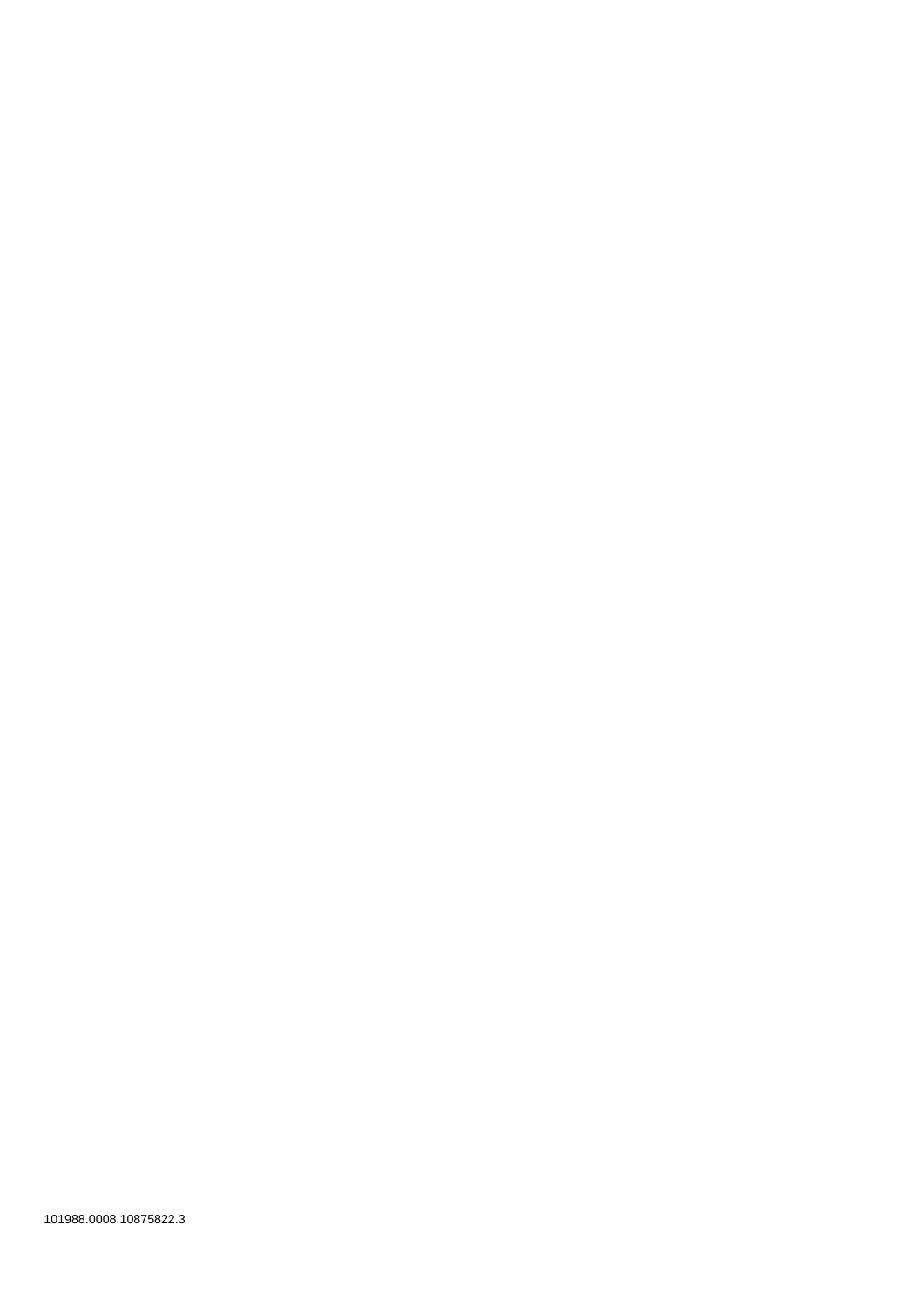## **SCHEDULE 1**

# **CONSTITUTION OF THE ACADEMY COUNCIL (***VARIES FROM SCHOOL TO SCHOOL***)**

- 1. The first AC shall be the governing body of the predecessor school unless it is a school at Operating Level 2, in which case, transfer of the governing body will be at the discretion of the DNDLT. There should always be the following categories of academy council members in a previously VC church school academy council:-
	- at least 2 elected parents, or individuals exercising parental responsibility where possible, of a registered pupil at one or more of the Academies overseen by the AC at the time when he or she is elected or appointed
	- at least 1 elected staff member
	- The Head Teacher
	- One ex-officio foundation member (usually the parish priest of the parish the academy is situated within or another individual nominated by the relevant Archdeacon)
	- *At least 1 foundation members nominated by the DDEB in consultation with the Parochial Church Council*
	- *Up to 5 co-opted members nominated and agreed by the other academy council members*
- 2. In the event that the predecessor school has an interim executive board, the MAT will appoint a committee consistent with the Articles to act as local academy council of the Academy.
- 3. The Directors (all or any of them) shall also be entitled to attend any meetings of the AC. Any Director attending a meeting of the AC shall not count towards the quorum for the purposes of the meeting and shall not be entitled to vote on any resolution being considered by the AC unless the Academy is at Operating Level 2.
- 4. All persons appointed or elected to the AC shall give a written undertaking to the Directors to uphold the objects, vision and mission of the MAT as set out in Clause 3 above.
- 5. Any AC vacancies must be notified to the MAT as soon as they arise and noted in AC minutes.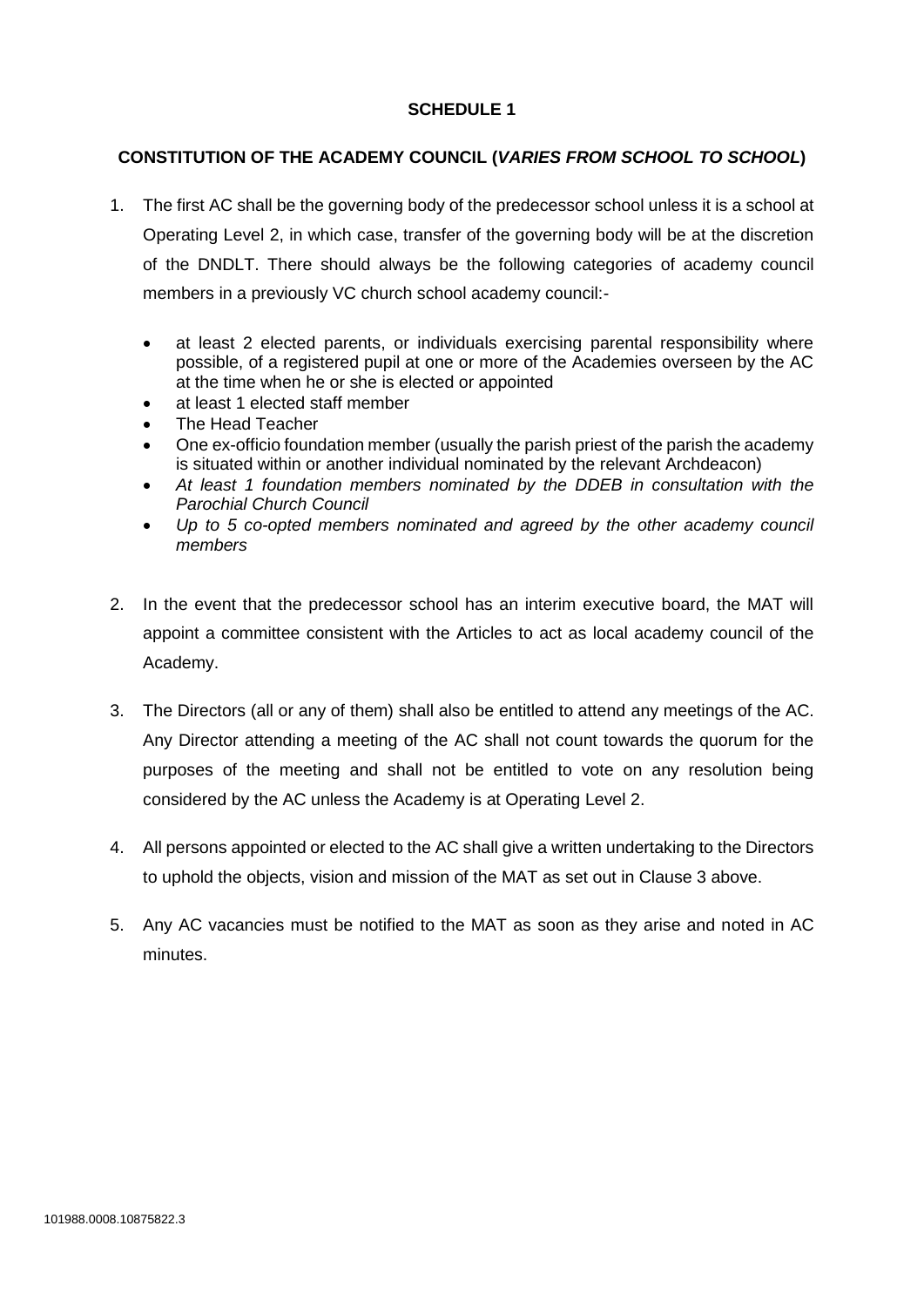# **SCHEDULE 2**

## **FUNCTIONS OF AND DECISION-MAKING BY THE ACADEMY COUNCIL**

### **PART A**

#### **Scheme Overview**

1. The Operating Levels are:

**Level 1** - where the Academy's overall effectiveness meets Ofsted grade 1: Outstanding or Ofsted grade 2: Good, however this is subject to the discretion set out below;

**Level 2 -** where the Academy's overall effectiveness meets Ofsted grade 3: Requires Improvement or Ofsted grade 4: Inadequate or where the directors of the MAT have identified a need to intervene and change an Academy's operating Level to Level 2 as a result of:-

- a three year trend in underperformance as measured by government statistics
- the Academy being deemed (in the absolute discretion of the Directors) not to be acting in accordance with this Scheme of Delegation or otherwise not acting in accordance with the Ethos and Mission Statements of the Trust as set out in Clause 3.
- a significant safeguarding issue which, in their absolute discretion, the Directors consider could place the school at risk of an Ofsted inspection
- the management of the Academy's financial affairs by the AC resulting in a budget deficit which has not been approved by the Directors
- 2. The AC will conduct the Academy's business at the Operating Level determined by the MAT, acting reasonably.
- 3. If the MAT, acting reasonably, determines that the Academy should move to a different Operating Level:
	- (a) the MAT may exercise its intervention powers to appoint new academy council members to the AC at its discretion as set out below where the academy is at Operating Level 2;

(b) the new Scheme Decision Levels will be in force immediately from notification by the MAT to the Academy of a change in Operating Level;

(c) any necessary adjustments will be made to its budget at the year end.

101988.0008.10875822.3 4. The functions of the AC will be exercised in accordance with the Scheme Decision Level table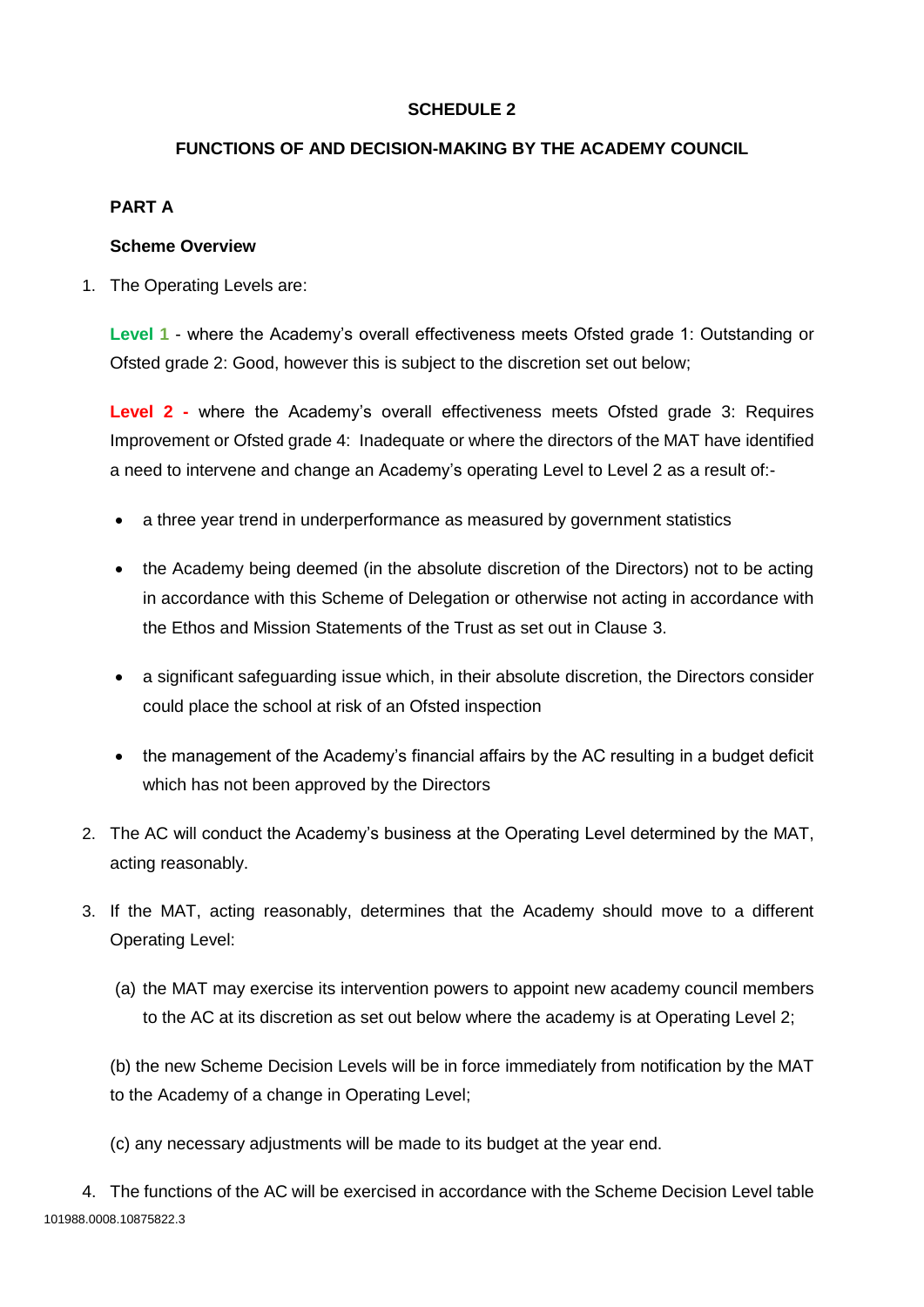at Part B below.

5. The Operating Levels within the Scheme have the following key features:

### **Level 1**

- **•** Members of the AC are appointed in line with the constitution of the predecessor school and subject to the composition requirements going forwards as set out in schedule 1 unless otherwise agreed by the appointing authorities.
- **•** The Academy will have significant powers delegated to the AC but the MAT will retain appropriate powers and controls in the Scheme to ensure delivery of any required school improvement, financial improvement or other appropriate measures in the event of:-
- a three year trend in underperformance as measured by government statistics
- the Academy being deemed (in the absolute discretion of the Directors) not to be acting in accordance with this Scheme of Delegation or otherwise not acting in accordance with the Ethos and Mission Statements of the Trust as set out in Clause 3.
- a significant safeguarding issue which, in their absolute discretion, the Directors consider could place the school at risk of an Ofsted inspection
- the management of the Academy's financial affairs by the AC resulting in a budget deficit which has not been approved by the Directors

### **Level 2**

- The Directors may select all members of the AC, other than parental and staff representatives.
- The AC will have limited powers delegated to it in the Scheme as set out in part B below.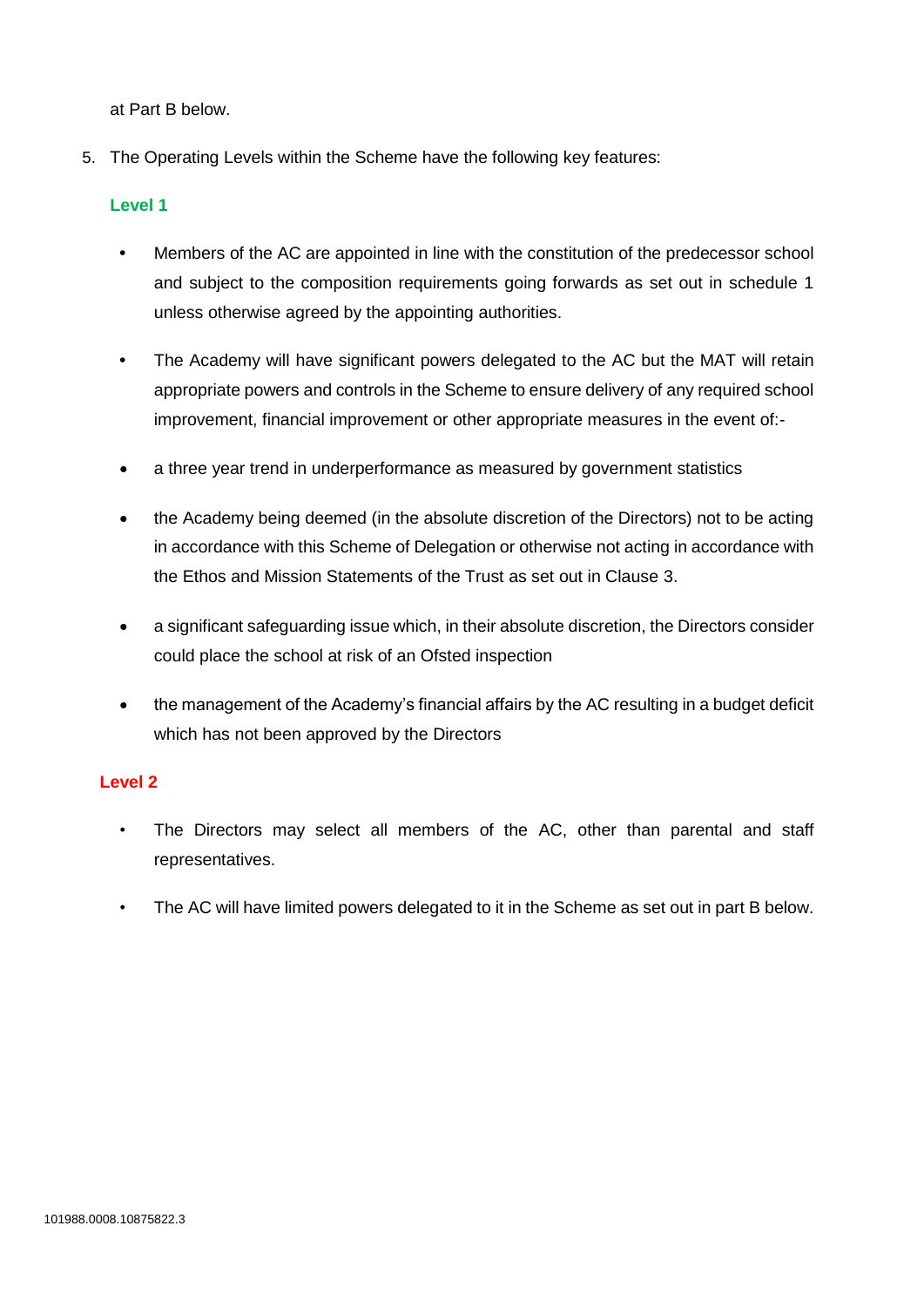### **PART B**

#### **Scheme Decision Levels**

The AC will conduct the Academy's business in accordance with the Decision Levels set out below.

For ease of reference, these are shown using the colour code for the Operating Level shown in Part A above.

Decisions are allocated between the decision makers. The allocation varies according to the Decision Level. The decisions makers are:

The MAT

The CEO (or at the MATs discretion a named individual identified by the Directors ("the Directors' nominee")

The Academy Council

The Headteacher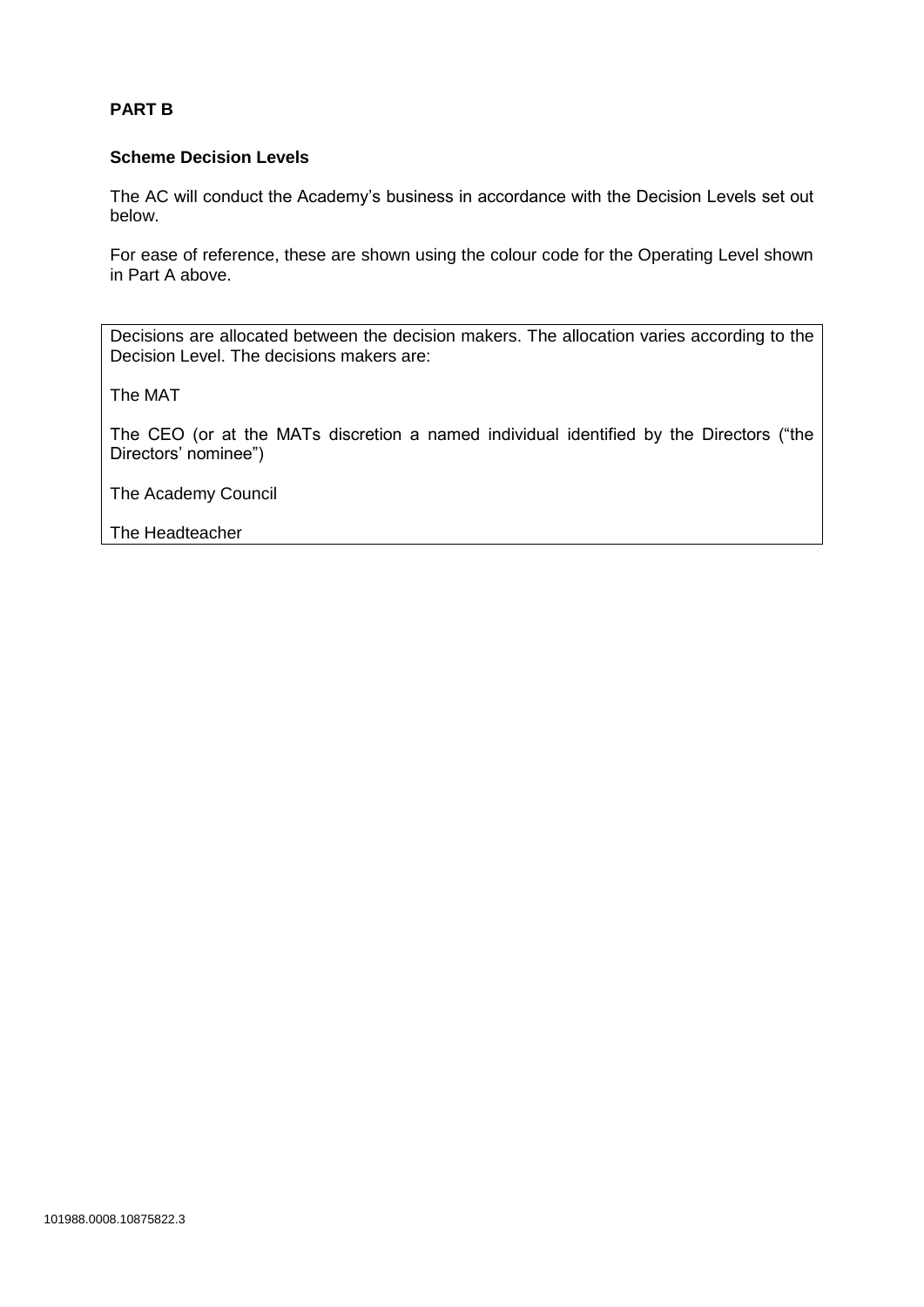|                                   |    |                                                                                                                                          |                                | <b>Decision Level</b>        |                |    | <b>Notes</b>                                                                                                                                                                                                                                                                                                               |
|-----------------------------------|----|------------------------------------------------------------------------------------------------------------------------------------------|--------------------------------|------------------------------|----------------|----|----------------------------------------------------------------------------------------------------------------------------------------------------------------------------------------------------------------------------------------------------------------------------------------------------------------------------|
| <b>Function No</b>                |    | <b>Tasks</b>                                                                                                                             | MAT<br>Board                   | CEO/<br>Directors<br>Nominee | $\overline{a}$ | 보  |                                                                                                                                                                                                                                                                                                                            |
| <b>Central</b><br><b>Services</b> | 1. | To determine the<br>scope of central<br>services to be<br>delivered by MAT to<br>and on behalf of the<br>Academy                         | 1<br>$\overline{2}$            |                              |                |    | MAT to determine legal, HR and<br>finance services in discussion and<br>consultation with AC and HT. CEO<br>to advise and facilitate discussions<br>with central finance support.                                                                                                                                          |
|                                   | 2. | To identify additional<br>services to be<br>procured on behalf of<br>the Academy                                                         |                                | 2                            | 1              |    | AC to liaise with central finance<br>support when reviewing and<br>deciding on changes to academy<br>services and also suggest areas<br>where service may be better<br>sourced centrally/there are<br>concerns around quality of current<br>service. Services to be contracted<br>by MAT Board/central finance<br>support. |
|                                   | 3. | To ensure centrally<br>procured services<br>provide value for<br>money                                                                   |                                | 1<br>2                       |                |    | CEO to liaise with AC and central<br>finance support when ensuring this.                                                                                                                                                                                                                                                   |
| Finance/<br><b>Budgets</b>        | 4. | To set the MAT<br>budget and determine<br>the proportion of the<br>overall MAT budget to<br>be delegated to the<br>Academy               | $\mathbf{1}$<br>$\overline{2}$ |                              |                |    | Provided that the proportion of the<br>Budget withheld by the MAT in<br>respect of the Academy shall not<br>be more than 6 % for Operational<br>Levels 1 and 2 respectively, initial<br>review by Finance and Audit<br>Committee                                                                                           |
|                                   | 5. | To develop and<br>propose the individual<br>Academy budget (for<br>approval)                                                             |                                | 2                            |                |    | In conjunction with central finance<br>support.                                                                                                                                                                                                                                                                            |
|                                   | 6. | To approve the first<br>formal budget plan<br>each financial year                                                                        | 1<br>$\overline{2}$            |                              |                |    | Budget plan to be produced by<br>central finance support and<br>approved by MAT board following<br>initial review by Finance and Audit<br>Committee.                                                                                                                                                                       |
|                                   | 7. | To monitor Trust wide<br>budget                                                                                                          | 1<br>$\overline{2}$            |                              |                |    | With central finance support and<br>review by Finance & Audit<br>Committee                                                                                                                                                                                                                                                 |
|                                   | 8. | To plan and manage<br>monthly academy<br>expenditure and<br>financial reports, and<br>identify actual or<br>potential items of<br>budget |                                | 2                            | 1              | 1. | HT with support of SBM and where<br>necessary central finance support.<br>MAT will monitor as necessary.                                                                                                                                                                                                                   |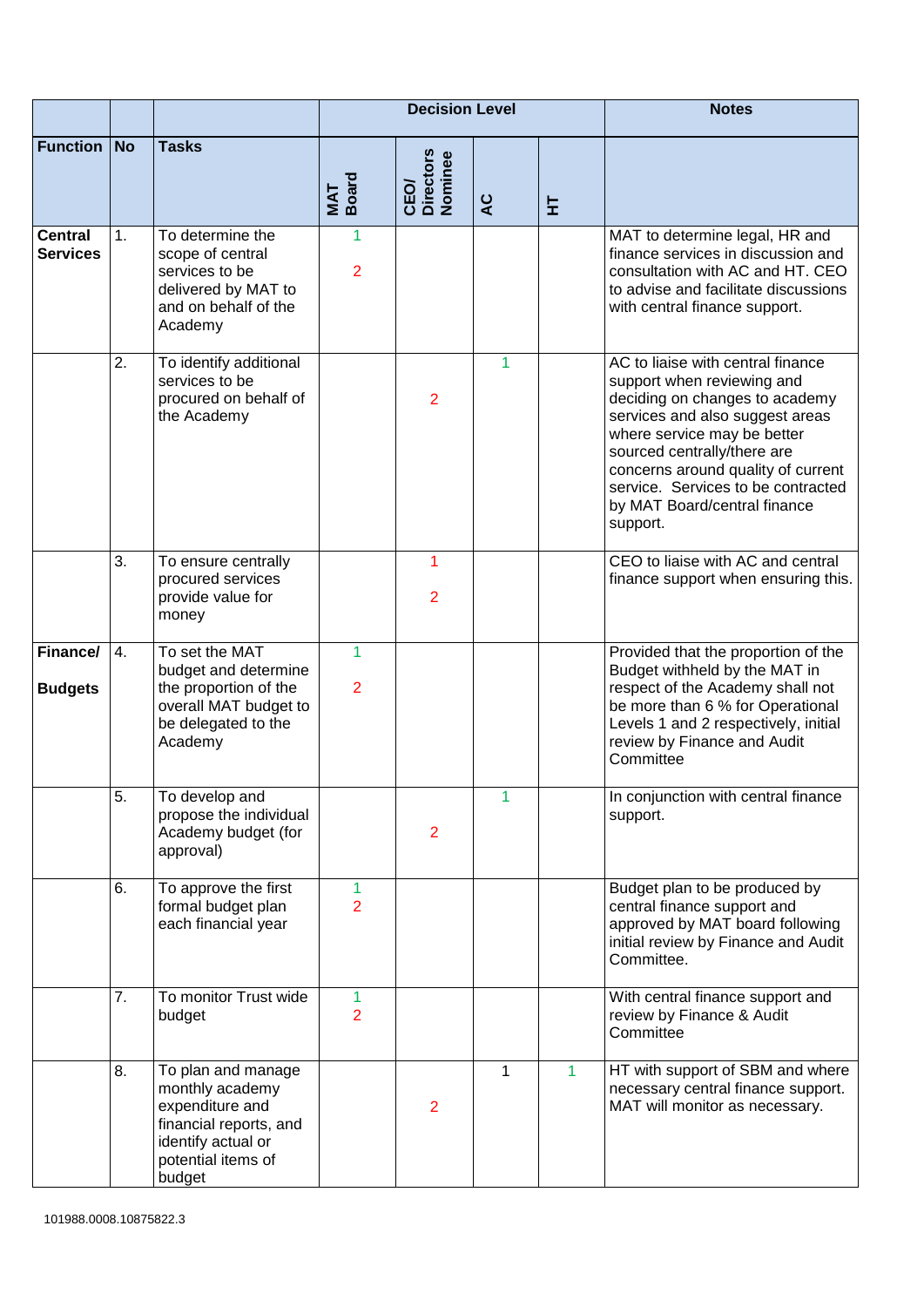|                 |           |                                                                                                                                                           |                     | <b>Decision Level</b>        |                |               | <b>Notes</b>                                                                                                                                                                                                                                                                                                                                                                                                                  |
|-----------------|-----------|-----------------------------------------------------------------------------------------------------------------------------------------------------------|---------------------|------------------------------|----------------|---------------|-------------------------------------------------------------------------------------------------------------------------------------------------------------------------------------------------------------------------------------------------------------------------------------------------------------------------------------------------------------------------------------------------------------------------------|
| <b>Function</b> | <b>No</b> | <b>Tasks</b>                                                                                                                                              | MAT<br>Board        | CEO/<br>Directors<br>Nominee | $\overline{a}$ | 보             |                                                                                                                                                                                                                                                                                                                                                                                                                               |
|                 |           | overspend/underspen<br>d                                                                                                                                  |                     |                              |                |               |                                                                                                                                                                                                                                                                                                                                                                                                                               |
|                 | 9.        | To monitor monthly<br>academy expenditure<br>and financial reports,<br>and identify actual or<br>potential items of<br>budget<br>overspend/underspen<br>d |                     | $\overline{2}$               | 1              |               | With support of central finance<br>support and oversight of CEO.<br>Expenditure must be in line with<br>agreed budget and monthly<br>reporting must take place to central<br>finance support to inform Trust<br>wide monitoring.                                                                                                                                                                                              |
|                 | 10.       | To approve any<br>amount to be<br>transferred between<br>budget headings<br>and/or likely budget<br>overspends                                            |                     | 2                            | 1              |               | AC in consultation with HT/SBM<br>but must be in accordance with<br>financial limits on budget virements<br>and/ or overspends as set out in<br>the Trust finance policies.                                                                                                                                                                                                                                                   |
|                 | 11.       | To establish financial<br>decision levels and<br>limits                                                                                                   | 1<br>$\overline{2}$ |                              |                | Implem<br>ent | As set out in finance policies with<br>support from central finance<br>support and with review by Finance<br>& Audit Committee. AC to<br>implement with HT.                                                                                                                                                                                                                                                                   |
|                 | 12.       | To establish financial<br>policies, procedures,<br>regulations and<br>internal financial<br>controls.                                                     | 1<br>$\overline{2}$ |                              |                | Implem<br>ent | CEO to recommend with support<br>from SBM/central finance support.<br>Review and recommendation by<br>Finance & Audit Committee<br>Include:-<br>financial delegations,<br>investment policy,<br>borrowing, charging and<br>remissions policy, reserves<br>policy<br>HT to implement at<br>academy level overseen by<br>CEO<br>CEO to report any<br>concerns about operation<br>of policy with support from<br>central finance |
|                 | 13.       | To appoint the Internal<br>Auditor for the<br>Academy                                                                                                     | 1<br>$\overline{2}$ |                              |                |               | Central finance support to advice<br>and support. Key role for MAT<br>board (Finance and Audit<br>Committee).                                                                                                                                                                                                                                                                                                                 |
|                 | 14.       | To enter into any<br>contracts which<br>exceed the agreed<br>limits set out in the<br>Trust finance policies                                              | 1<br>$\overline{2}$ |                              |                |               | Review by Finance & Audit<br>Committee                                                                                                                                                                                                                                                                                                                                                                                        |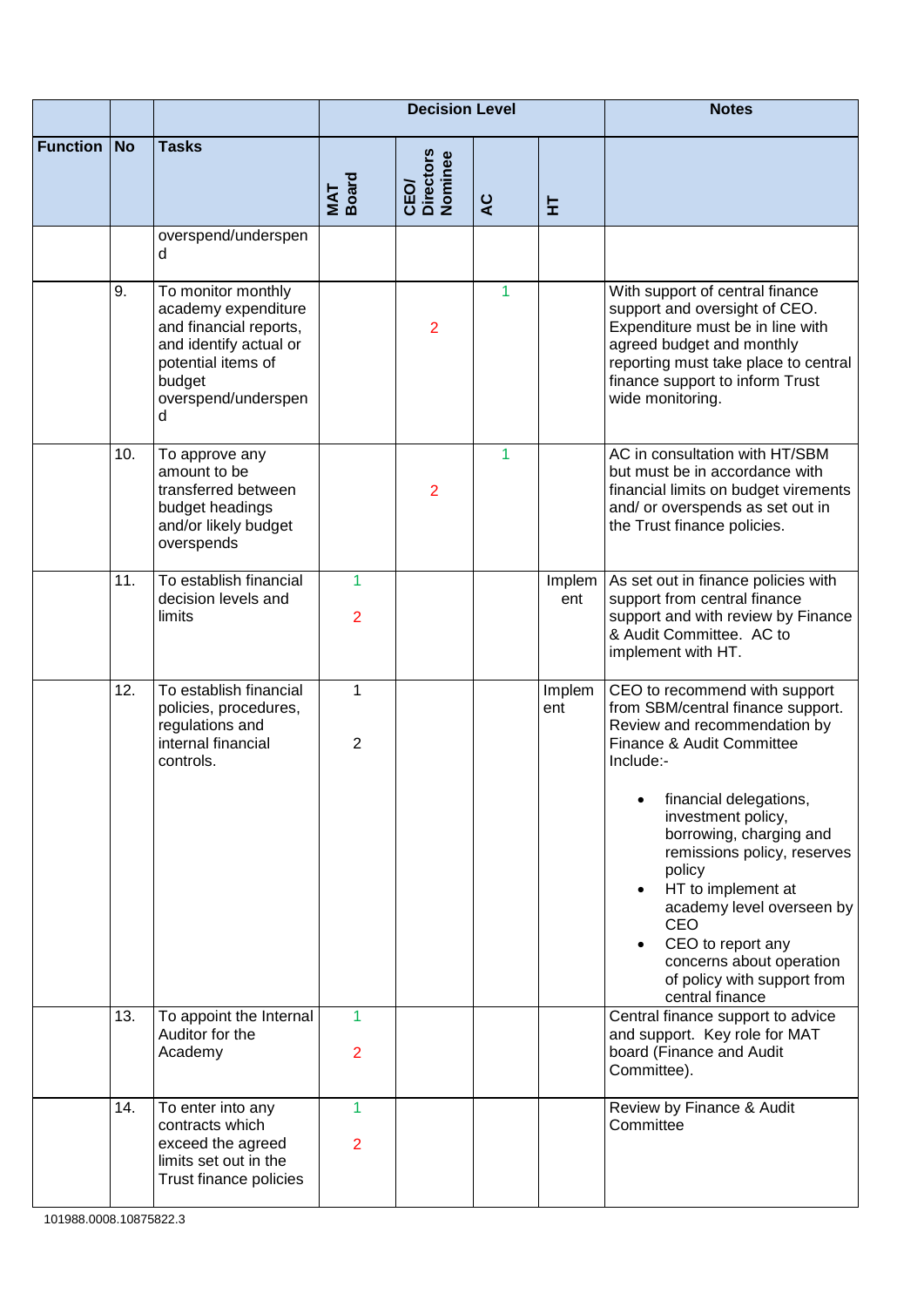|                 |           |                                                                                                                                                                                                                                                                                                                                                |                                | <b>Decision Level</b>        |                |                                | <b>Notes</b>                                                                                                                                                                           |
|-----------------|-----------|------------------------------------------------------------------------------------------------------------------------------------------------------------------------------------------------------------------------------------------------------------------------------------------------------------------------------------------------|--------------------------------|------------------------------|----------------|--------------------------------|----------------------------------------------------------------------------------------------------------------------------------------------------------------------------------------|
| <b>Function</b> | <b>No</b> | <b>Tasks</b>                                                                                                                                                                                                                                                                                                                                   | MAT<br>Board                   | CEO/<br>Directors<br>Nominee | $\overline{a}$ | 보                              |                                                                                                                                                                                        |
|                 | 15.       | To make payments<br>within agreed financial<br>limits in accordance<br>with Trust Finance<br>policies.                                                                                                                                                                                                                                         |                                |                              |                | $\mathbf{1}$<br>$\overline{2}$ |                                                                                                                                                                                        |
|                 | 16.       | To collect income due<br>to the Academy<br>To maintain proper<br>financial records for<br>the Academy<br>To prepare accounts<br>for the Academy<br>To develop risk<br>management<br>strategies<br>To decide how to<br>apply Pupil Premium                                                                                                      |                                | $\overline{2}$               |                | 1                              | HT with support of SBM and<br>central finance support.                                                                                                                                 |
|                 | 17        | To authorise<br>acquisition of assets in<br>accordance with Trust<br>finance policies<br>To authorise disposal<br>of assets in<br>accordance with Trust<br>finance policies<br>To appoint auditors<br>To write off debts in<br>accordance with Trust<br>finance policies and<br>not exceeding<br><b>Academies Financial</b><br>Handbook limits | $\mathbf{1}$<br>$\overline{2}$ |                              |                |                                | Initial review and recommendation<br>by Finance & Audit Committee<br>NB HT will be authorised to write<br>off student related debts of up to<br>£50 without MAT board<br>authorisation |
|                 | 18.       | To monitor<br>compliance with<br>approved Financial<br>Procedures and use of<br>pupil premium monies.                                                                                                                                                                                                                                          |                                | $\overline{2}$               | 1              |                                | With support of SBM/HT and<br>central finance support.                                                                                                                                 |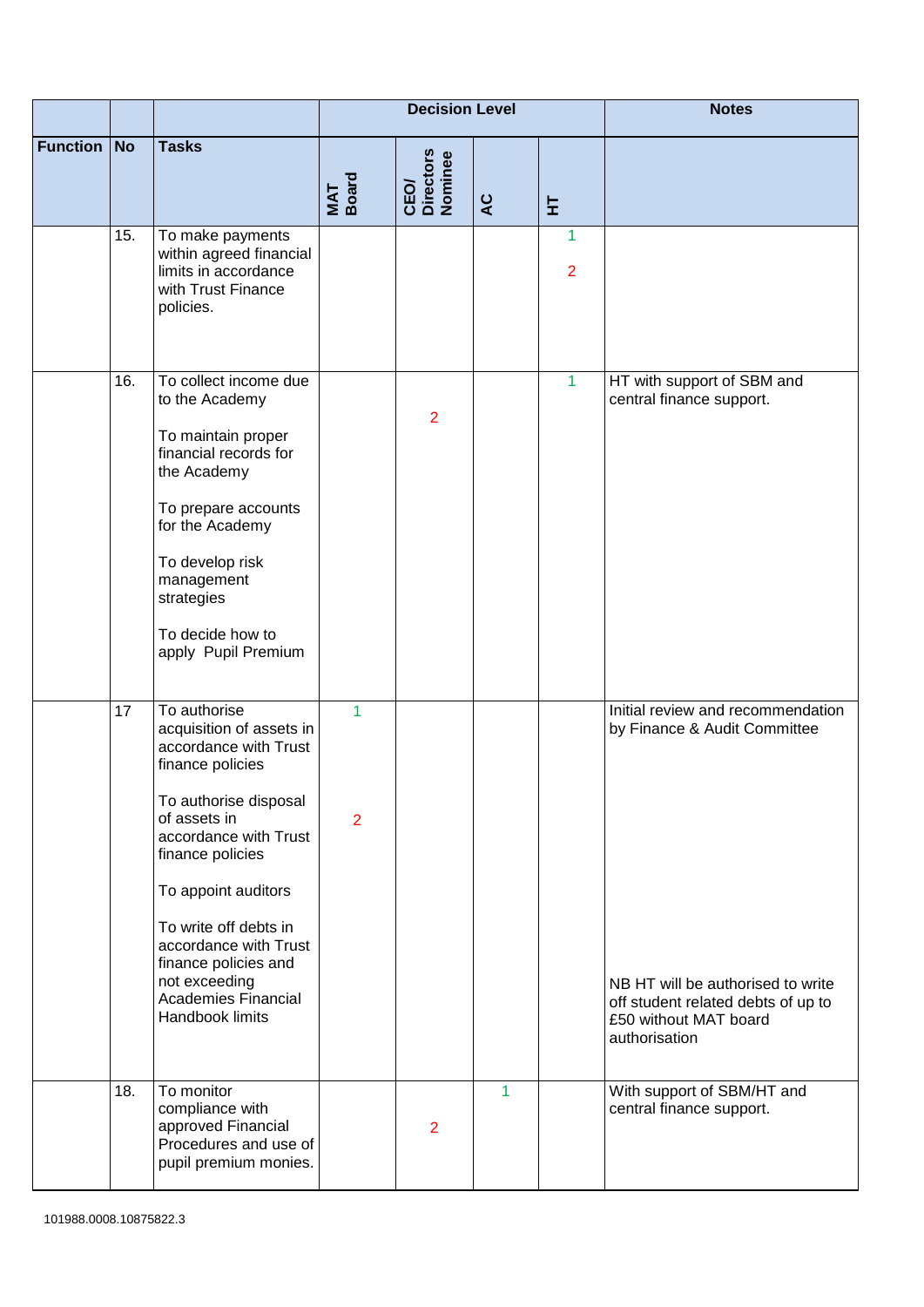|                 |           |                                                                                                                  |                                | <b>Decision Level</b>                |   |                     | <b>Notes</b>                                                                                                                                                                                                                                                                                                                              |
|-----------------|-----------|------------------------------------------------------------------------------------------------------------------|--------------------------------|--------------------------------------|---|---------------------|-------------------------------------------------------------------------------------------------------------------------------------------------------------------------------------------------------------------------------------------------------------------------------------------------------------------------------------------|
| <b>Function</b> | <b>No</b> | <b>Tasks</b>                                                                                                     | MAT<br>Board                   | CEO/<br>Directors<br>Nominee         | Q | 보                   |                                                                                                                                                                                                                                                                                                                                           |
|                 |           |                                                                                                                  |                                |                                      |   |                     |                                                                                                                                                                                                                                                                                                                                           |
|                 | 19.       | Recommend auditors<br>for<br>appointment/removal<br>by Members                                                   | 1<br>$\overline{2}$            |                                      |   |                     | With support of central finance<br>support and recommendation from<br>Finance & Audit Committee                                                                                                                                                                                                                                           |
|                 | 20.       | Respond to auditor's<br>report/advice                                                                            |                                | 1 (trust<br>level)<br>$\overline{2}$ |   | 1<br>(acade         | Implemented by CEO/finance<br>support for Trust with oversight<br>my level from MAT board. HT responsible<br>matters) overseen by AC where academy<br>specific and academy is on<br>operating level 1.                                                                                                                                    |
|                 | 21.       | Annual report and<br>accounts                                                                                    | $\mathbf{1}$<br>$\overline{2}$ | Implemen<br>t                        |   |                     | Finance central support to co-<br>ordinate draft with input from<br>CEO/clerk. Review by Finance and<br>Audit Committee.<br>Auditors review and sign off.<br>MAT board/accountable officer to<br>approve specific sections.<br>Members to receive and scrutinize<br>at AGM.<br>File with Companies House and<br>DfE and on Trust website. |
|                 | 22        | Asset register-<br>Academy level                                                                                 |                                |                                      |   | 1<br>$\overline{2}$ | With central finance support/SBM<br>use of Every software. Trust wide<br>register to be maintained by central<br>finance support.                                                                                                                                                                                                         |
|                 | 22        | To approve any<br>'related party'<br>transactions as<br>defined in the<br><b>Academies Financial</b><br>Handbook | $\mathbf{1}$<br>$\overline{2}$ |                                      |   |                     | With support of clerk and review<br>by Finance and Audit Committee                                                                                                                                                                                                                                                                        |
|                 | 23        | Opening a new Trust<br>bank account of<br>changing signatories<br>of the existing Trust<br>bank account          | 1<br>$\overline{2}$            |                                      |   |                     |                                                                                                                                                                                                                                                                                                                                           |
|                 | 24        | To make novel or<br>contentious purchases<br>or transactions which<br>could cause<br>repercussions in terms      | 1                              |                                      |   |                     | As defined in Academies Financial<br>Handbook and initial review to take<br>place by Finance and Audit<br>Committee                                                                                                                                                                                                                       |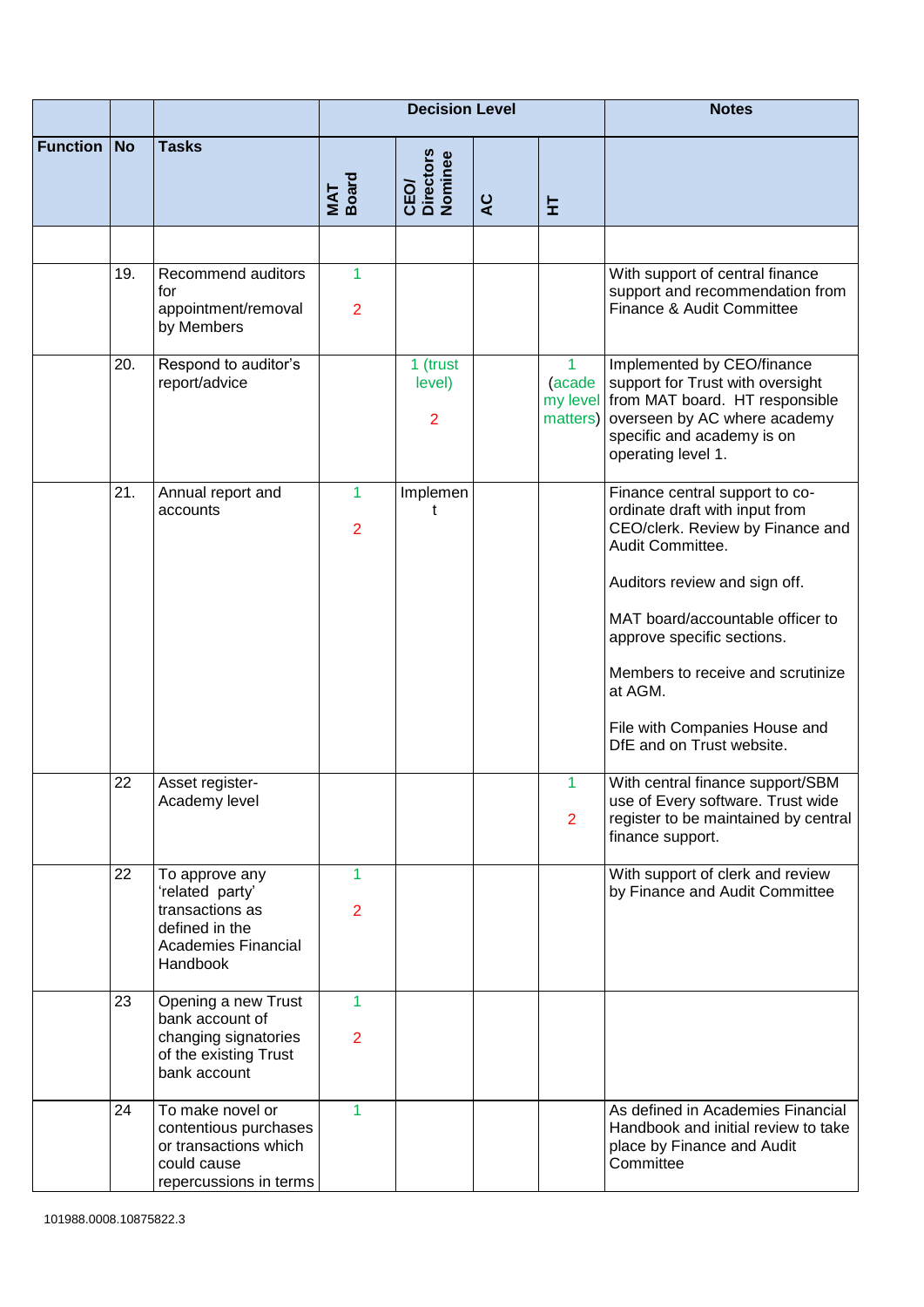|                                                                                                 |           |                                                                                            |                                                        | <b>Decision Level</b>        |                                |                                               | <b>Notes</b>                                                                                                                                                                                                        |
|-------------------------------------------------------------------------------------------------|-----------|--------------------------------------------------------------------------------------------|--------------------------------------------------------|------------------------------|--------------------------------|-----------------------------------------------|---------------------------------------------------------------------------------------------------------------------------------------------------------------------------------------------------------------------|
| <b>Function</b>                                                                                 | <b>No</b> | <b>Tasks</b>                                                                               | MAT<br>Board                                           | CEO/<br>Directors<br>Nominee | $\overline{a}$                 | 보                                             |                                                                                                                                                                                                                     |
|                                                                                                 |           | of reputational risk to<br>the MAT or the<br>academy or any of its<br>pupils or employees. | $\overline{2}$                                         |                              |                                |                                               |                                                                                                                                                                                                                     |
|                                                                                                 | 25.       | Establish membership<br>of finance and audit<br>committee                                  | $\overline{1}$<br>$\overline{2}$                       |                              |                                |                                               | To work to agreed Terms of<br>Reference and not to include CEO<br>and members of staff, not to be<br>chaired by Chair of Trust Board                                                                                |
|                                                                                                 | 26.       | Review and agree<br>programme of internal;<br>assurance                                    | $\mathbf{1}$<br>$\overline{2}$                         |                              |                                |                                               | Through Finance and Audit<br>Committee                                                                                                                                                                              |
|                                                                                                 | 27.       | Review risk register                                                                       | $\mathbf{1}$<br>$\overline{2}$                         |                              | $\mathbf{1}$<br>$\overline{2}$ |                                               | MAT board through Finance and<br>Audit Committee to review risk<br>register termly, Board must review<br>annually.<br>Academy register to be reviewed<br>termly at Academy Council                                  |
|                                                                                                 | 28.       | Review reports from<br>internal assurance<br>programme of work                             | 1<br>$\overline{2}$<br>(MAT<br>level and<br>oversight) |                              |                                | 1<br>$\overline{2}$<br>(acade<br>my<br>level) | MAT board through Finance and<br>Audit Committee with support of<br>CFO, implementation at school<br>level                                                                                                          |
|                                                                                                 | 29.       | Investigation of any<br>reports of fraud                                                   | 1<br>$\overline{2}$<br>(MAT<br>level and<br>oversight) |                              | 1<br>$\overline{2}$            |                                               | With support of CFO, HT will<br>implement investigation with LAC,<br>inform Finance and Audit<br>Committee of process and<br>outcome. CEO report any<br>instances over £5000 to ESFA<br>(cumulative or individual). |
| Staffing-<br><b>Academ</b><br>y level<br>appoint<br>ments<br>(MAT<br>wide see<br>schedule<br>3) | 30.       | Pre-recruitment<br>checks                                                                  |                                                        | $\overline{2}$               | $\mathbf{1}$                   | Implem<br>entation                            | Implemented by HT with support of<br>SBM/admin                                                                                                                                                                      |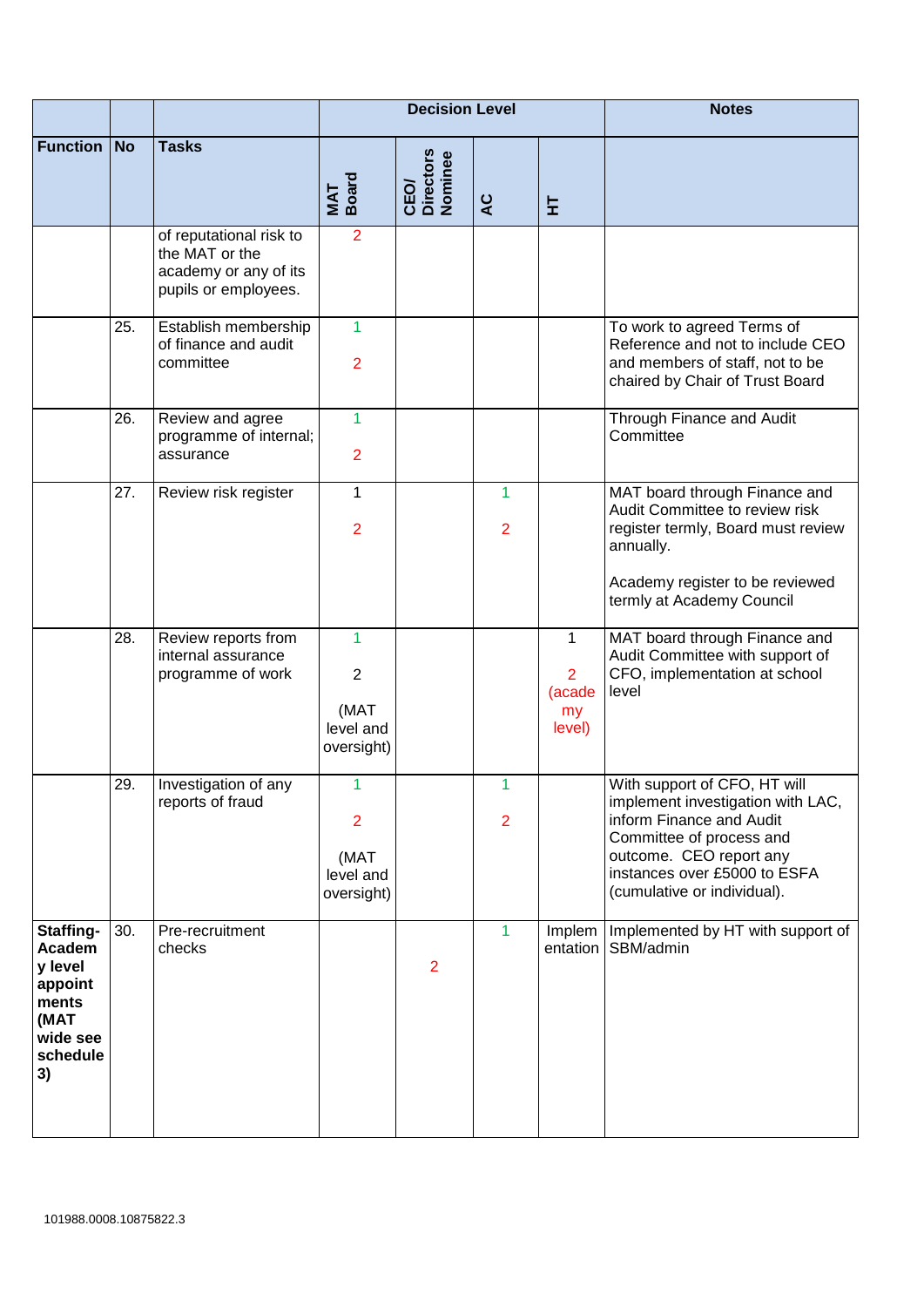|                 |           |                                                                                                                                                                           |                                | <b>Decision Level</b>            |                                |   | <b>Notes</b>                                                                                                                                                               |
|-----------------|-----------|---------------------------------------------------------------------------------------------------------------------------------------------------------------------------|--------------------------------|----------------------------------|--------------------------------|---|----------------------------------------------------------------------------------------------------------------------------------------------------------------------------|
| <b>Function</b> | <b>No</b> | <b>Tasks</b>                                                                                                                                                              | MAT<br>Board                   | CEO/<br>Directors<br>Nominee     | $\overline{a}$                 | 튚 |                                                                                                                                                                            |
|                 | 31.       | To appoint a Head<br>Teacher (through a<br>selection panel)                                                                                                               | 1<br>$\overline{2}$            |                                  |                                |   | 1. Directors' nominee present to<br>advise<br>2. Directors' nominee and CEO<br>votes<br>3. Taking account of views of AC                                                   |
|                 | 32.       | To appoint a Deputy<br>Head Teacher (<br>through a selection<br>panel)                                                                                                    |                                | $\overline{2}$                   | $\mathbf{1}$                   |   | Directors' nominee (CSP) present<br>to advise                                                                                                                              |
|                 | 33.       | To appoint other<br>teachers (to include<br>responsibilities for<br>SENCO,<br>safeguarding/child<br>protection designated<br>person, educational<br>visits co-ordinator). |                                | $\overline{2}$                   | 1                              |   | Implemented/led by HT                                                                                                                                                      |
|                 | 34        | To appoint non-<br>teaching staff                                                                                                                                         |                                |                                  | $\mathbf{1}$<br>$\overline{2}$ |   | Implemented/led by HT                                                                                                                                                      |
|                 | 35        | To ensure that an<br>approved appraisal<br>policy is in place                                                                                                             | 1<br>$\overline{2}$            |                                  |                                |   |                                                                                                                                                                            |
|                 | 36        | To review the<br>performance<br>management policy<br>annually                                                                                                             | 1<br>$\overline{2}$            |                                  |                                |   |                                                                                                                                                                            |
|                 | 37.       | To agree a pay policy                                                                                                                                                     | $\mathbf{1}$<br>$\overline{2}$ |                                  |                                |   | Consistency of employer is<br>important and keep in line<br>nationally. In consultation with AC<br>and HT.                                                                 |
|                 | 38        | Performance<br>management and pay<br>of HT                                                                                                                                |                                | $1$ (CSP<br>as Board<br>nominee- | 1<br>(approv<br>e)             |   | In accordance with Trust policy and<br>in consultation with AC. The CSPs<br>or the CEO (who are effectively<br>board nominees) carry out<br>performance management with at |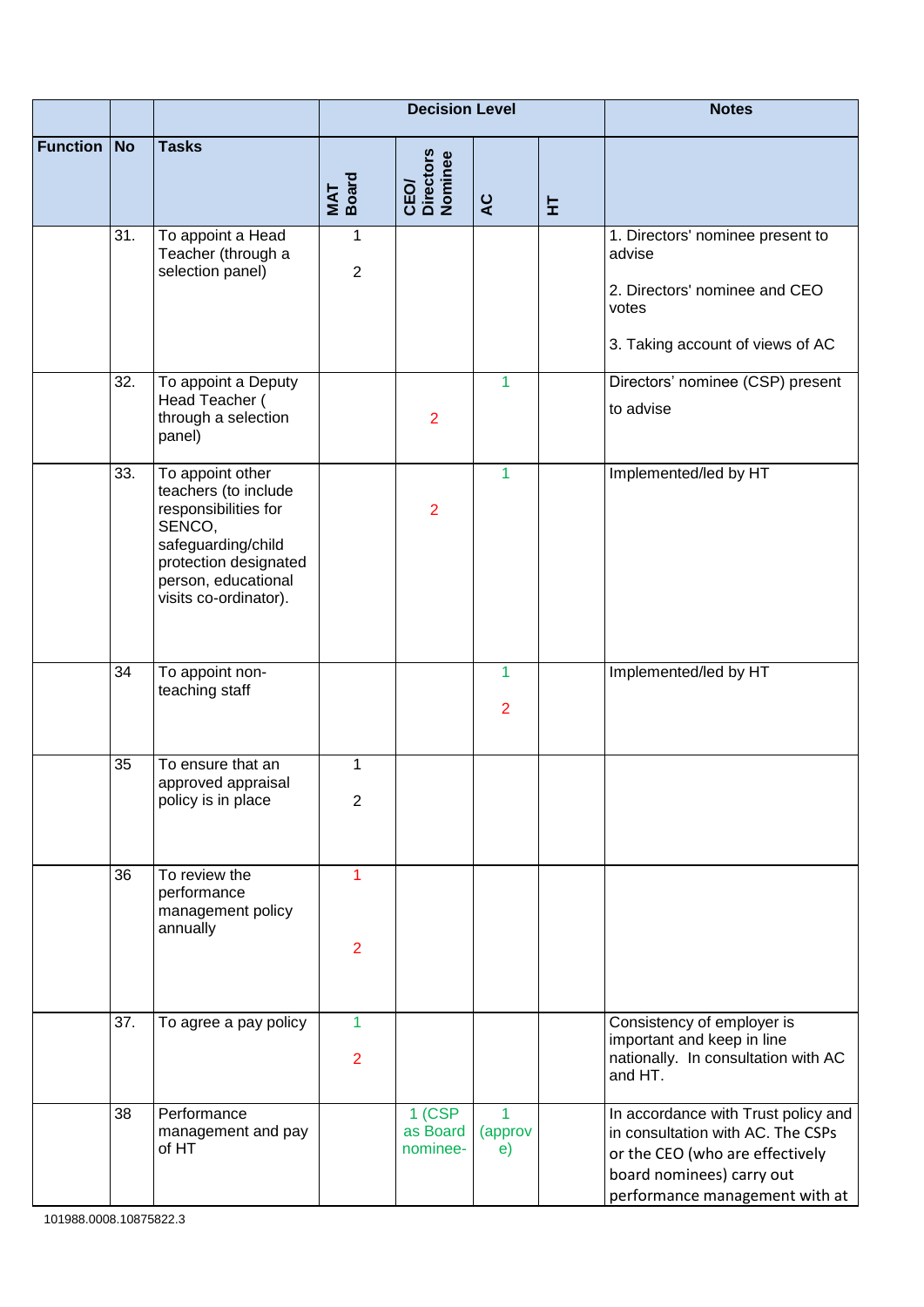|                 |           |                                                                       |                                  | <b>Decision Level</b>                     |                     | <b>Notes</b> |                                                                                                                                                                                                                                                     |
|-----------------|-----------|-----------------------------------------------------------------------|----------------------------------|-------------------------------------------|---------------------|--------------|-----------------------------------------------------------------------------------------------------------------------------------------------------------------------------------------------------------------------------------------------------|
| <b>Function</b> | <b>No</b> | <b>Tasks</b>                                                          | MAT<br>Board                     | <b>Directors</b><br>Nominee<br><b>CEO</b> | $\overline{a}$      | 보            |                                                                                                                                                                                                                                                     |
|                 |           |                                                                       |                                  | recomme<br>nd)<br>$\overline{2}$          | $\overline{2}$      |              | least one academy councillor and<br>make a pay recommendation in<br>line with the pay policy which is<br>then approved by academy<br>council.                                                                                                       |
|                 | 39        | Performance<br>management and pay<br>review of other<br>academy staff |                                  | $\overline{2}$                            | 1<br>$\overline{2}$ |              | In accordance with Trust policy and<br>appointment decisions may be<br>delegated to HT by AC or HT<br>advise AC.<br>NB At operating level 2 where this<br>is due to financial deficit pay<br>decisions may be retained by<br>CEO/directors nominee. |
|                 | 40.       | To exercise Pay<br>discretions                                        |                                  | $\overline{2}$                            | $\mathbf{1}$        |              | In consultation with MAT board, in<br>accordance with relevant policies<br>and within agreed budget.                                                                                                                                                |
|                 | 41.       | Establishing<br>disciplinary/capability<br>procedures                 | $\mathbf{1}$<br>$\overline{2}$   |                                           |                     |              | In accordance with current policies<br>and in line with Trust wide policies                                                                                                                                                                         |
|                 | 42.       | Dismissal of Head<br>Teacher/Deputy Head<br>Teacher                   | $\overline{1}$<br>$\overline{2}$ |                                           |                     |              | MAT in dialogue with AC, AC can<br>request/consult                                                                                                                                                                                                  |
|                 | 43.       | Dismissal of other<br>staff                                           | $\overline{2}$                   |                                           | 1                   |              | In accordance with current policies<br>and must consult MAT central team<br>and where relevant legal support.                                                                                                                                       |
|                 | 44.       | Suspension of Head<br>Teacher                                         | 1<br>$\overline{2}$              |                                           |                     |              | MAT in dialogue with AC, AC can<br>request/consult                                                                                                                                                                                                  |
|                 | 45.       | Suspension of other<br>staff                                          |                                  | $\overline{2}$                            | 1                   |              | In accordance with current policies                                                                                                                                                                                                                 |
|                 | 46.       | Ending of suspension<br>of Head Teacher                               | 1<br>$\overline{2}$              |                                           |                     |              | MAT in dialogue with AC, AC can<br>request/consult                                                                                                                                                                                                  |
|                 | 47.       | Ending of Suspension<br>of other Staff                                |                                  | $\overline{2}$                            | 1                   |              | HT implements in consultation with<br>CE/director s nominee (level 2) or<br>AC (level 1)                                                                                                                                                            |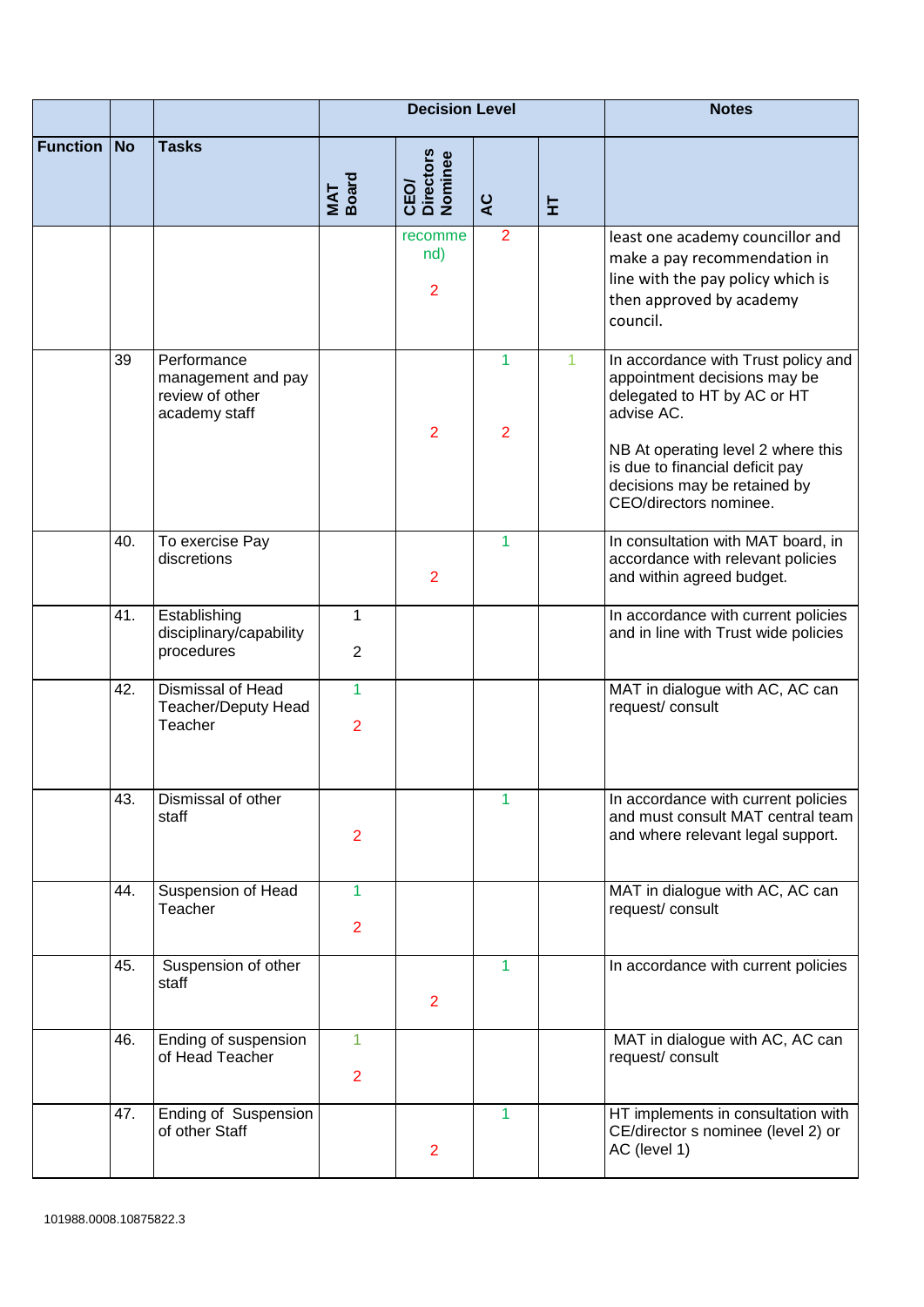|                 |           |                                                                                                |                     | <b>Decision Level</b>        |                |   | <b>Notes</b>                                                                                                                                                                                                                                                                                                                                                                                                                                                                                                                                                            |
|-----------------|-----------|------------------------------------------------------------------------------------------------|---------------------|------------------------------|----------------|---|-------------------------------------------------------------------------------------------------------------------------------------------------------------------------------------------------------------------------------------------------------------------------------------------------------------------------------------------------------------------------------------------------------------------------------------------------------------------------------------------------------------------------------------------------------------------------|
| <b>Function</b> | <b>No</b> | <b>Tasks</b>                                                                                   | MAT<br>Board        | CEO/<br>Directors<br>Nominee | $\overline{a}$ | 보 |                                                                                                                                                                                                                                                                                                                                                                                                                                                                                                                                                                         |
|                 | 48.       | Determining Staff<br>complement within<br>agreed budget                                        |                     | $\overline{2}$               | 1              |   | HT implement, in consultation with<br>CEO and any necessary HR/<br>finance support.                                                                                                                                                                                                                                                                                                                                                                                                                                                                                     |
|                 | 49.       | Determining dismissal<br>payments/early<br>retirement                                          | 1<br>$\overline{2}$ |                              |                |   | HT to implement, must be in<br>consultation with central finance<br>support, CEO approval based on<br>that support.                                                                                                                                                                                                                                                                                                                                                                                                                                                     |
|                 | 50.       | <b>Conduct of Staff</b><br>Appraisals<br>Management of staff<br>disputes                       |                     | $\overline{2}$               | 1              |   | In line with MAT policy and<br>procedures.                                                                                                                                                                                                                                                                                                                                                                                                                                                                                                                              |
|                 | 51        | Formulation of<br><b>Employment Policies</b><br>and Staff Handbook                             | 1<br>$\overline{2}$ |                              |                |   | In consultation with AC/HT with<br>support of HR advisors. Need to<br>ensure local differences and TUPE<br>taken into account, policies to<br>include:-<br>Recruitment, probation and<br>٠<br>induction<br>Pay<br>$\bullet$<br>Appraisal<br>$\bullet$<br>Conduct and disciplinary<br>$\bullet$<br>Grievance<br>$\bullet$<br>Capability<br>$\bullet$<br>Absence management<br>$\bullet$<br>Professional development<br>Equality<br><b>Expenses</b><br>$\bullet$<br>CEO to report to MAT board on any<br>material concerns about operation<br>of policies and procedures. |
|                 | 52        | Carry out and<br>maintain single central<br>records                                            |                     | 1<br>2                       |                |   | Overseen by AC and CEO (CEO<br>responsible for trust wide staff)                                                                                                                                                                                                                                                                                                                                                                                                                                                                                                        |
|                 | 53        | Maintain register of<br>staff interests and gifts<br>and hospitality register<br>as necessary. |                     | 1<br>$\overline{2}$          |                |   | HT responsible, received by AC<br>with support from HR as required.<br>Interests should be brought to<br>attention of HT as appropriate.<br>CEO responsible Trust wide staff.                                                                                                                                                                                                                                                                                                                                                                                           |
| Curriculu<br>m  | 54.       | Freedom to opt out of<br>national curriculum                                                   |                     | $\overline{2}$               | 1              |   | Overseen and consulting with MAT<br>board/CEO                                                                                                                                                                                                                                                                                                                                                                                                                                                                                                                           |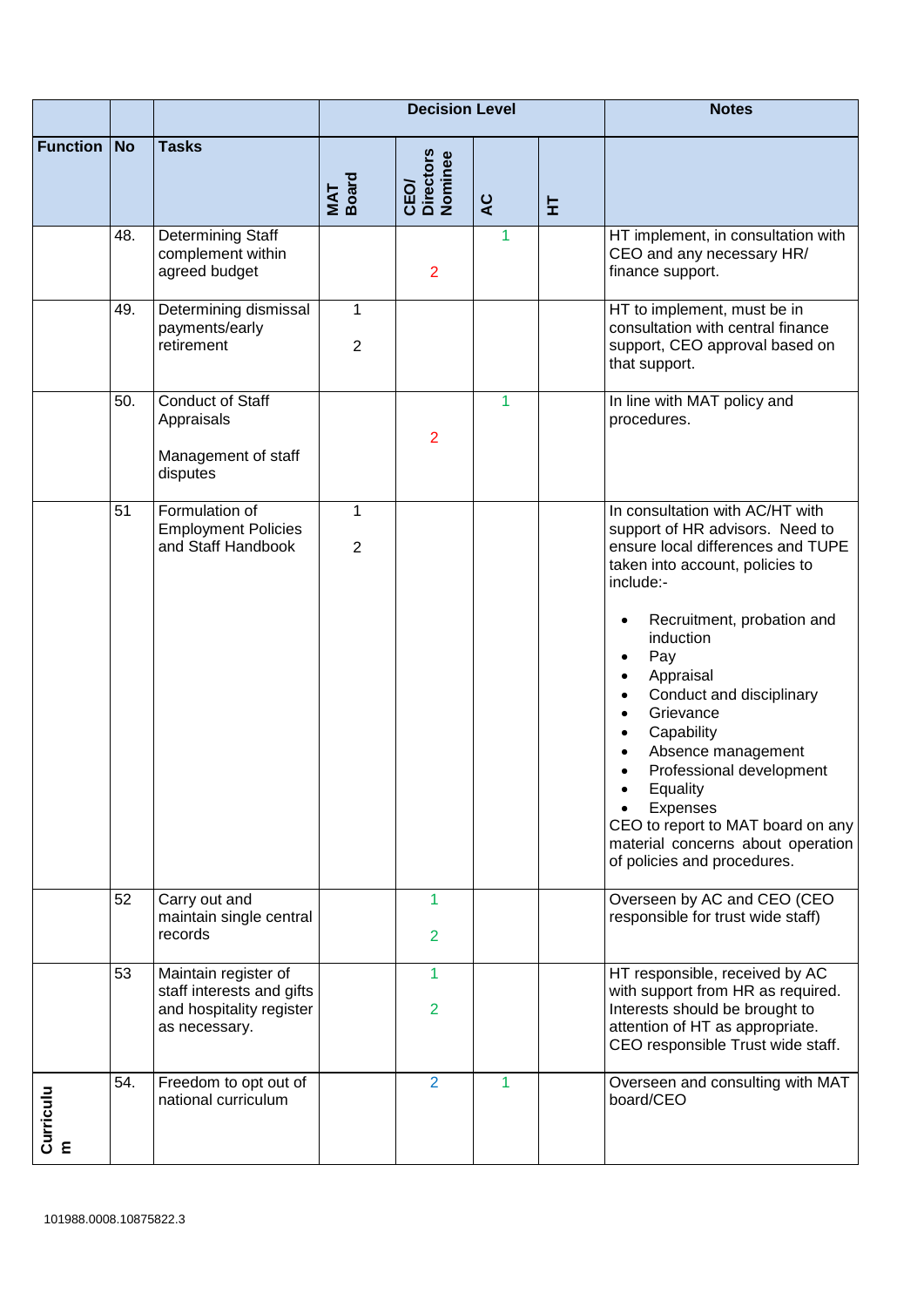|                 |           |                                                                                                          |                     | <b>Decision Level</b>        |                     |                      | <b>Notes</b>                                                                                                                      |
|-----------------|-----------|----------------------------------------------------------------------------------------------------------|---------------------|------------------------------|---------------------|----------------------|-----------------------------------------------------------------------------------------------------------------------------------|
| <b>Function</b> | <b>No</b> | <b>Tasks</b>                                                                                             | MAT<br>Board        | CEO/<br>Directors<br>Nominee | $\overline{a}$      | 보                    |                                                                                                                                   |
|                 | 55.       | To develop a<br>curriculum policy                                                                        |                     | $\overline{2}$               | $\mathbf{1}$        |                      | Must be balanced and broadly<br>based and comply with the terms of<br>any curriculum requirements<br>determined by the MAT board. |
|                 | 56.       | To implement<br>curriculum policy                                                                        |                     | $\overline{2}$               |                     | $\blacktriangleleft$ | Implemented by HT with oversight<br>of AC and CEO.                                                                                |
|                 | 57.       | Responsible for<br>standards of teaching                                                                 |                     | $\overline{2}$               |                     | 1                    | With oversight of AC/ CEO.                                                                                                        |
|                 | 58.       | Accountability for<br>standards of teaching                                                              |                     | $\overline{2}$               | $\mathbf{1}$        |                      |                                                                                                                                   |
|                 | 59.       | Responsibility for<br>individual child's<br>education                                                    |                     | $\overline{2}$               |                     | 1                    |                                                                                                                                   |
|                 | 60.       | Accountability for<br>individual child's<br>education.                                                   |                     | $\overline{2}$               | 1                   |                      |                                                                                                                                   |
|                 | 61.       | Provision of sex<br>education - to<br>establish and keep up<br>to date a written policy                  |                     | $\overline{2}$               | $\mathbf{1}$        |                      | Recommended and implemented<br>by HT.                                                                                             |
|                 | 62.       | To prohibit political<br>indoctrination and<br>ensuring the balanced<br>treatment of political<br>issues | 1<br>$\overline{2}$ |                              | 1<br>$\overline{2}$ |                      |                                                                                                                                   |
|                 | 63        | RE policy and<br>provision                                                                               |                     |                              | 1<br>$\overline{2}$ |                      | Recommended and implemented<br>by HT, ensure follow relevant<br>statutory requirements for RE and<br>overseen by CEO              |
|                 | 64        | Collective worship<br>policy                                                                             |                     |                              | 1<br>$\overline{2}$ |                      | Recommended and Implemented<br>by HT, in accordance with trust<br>deed/CE tenets.                                                 |
|                 | 65        | SMSC policy                                                                                              |                     |                              | 1<br>$\overline{2}$ |                      | Recommended and implemented<br>by HT, approved by AC and<br>oversight from CEO                                                    |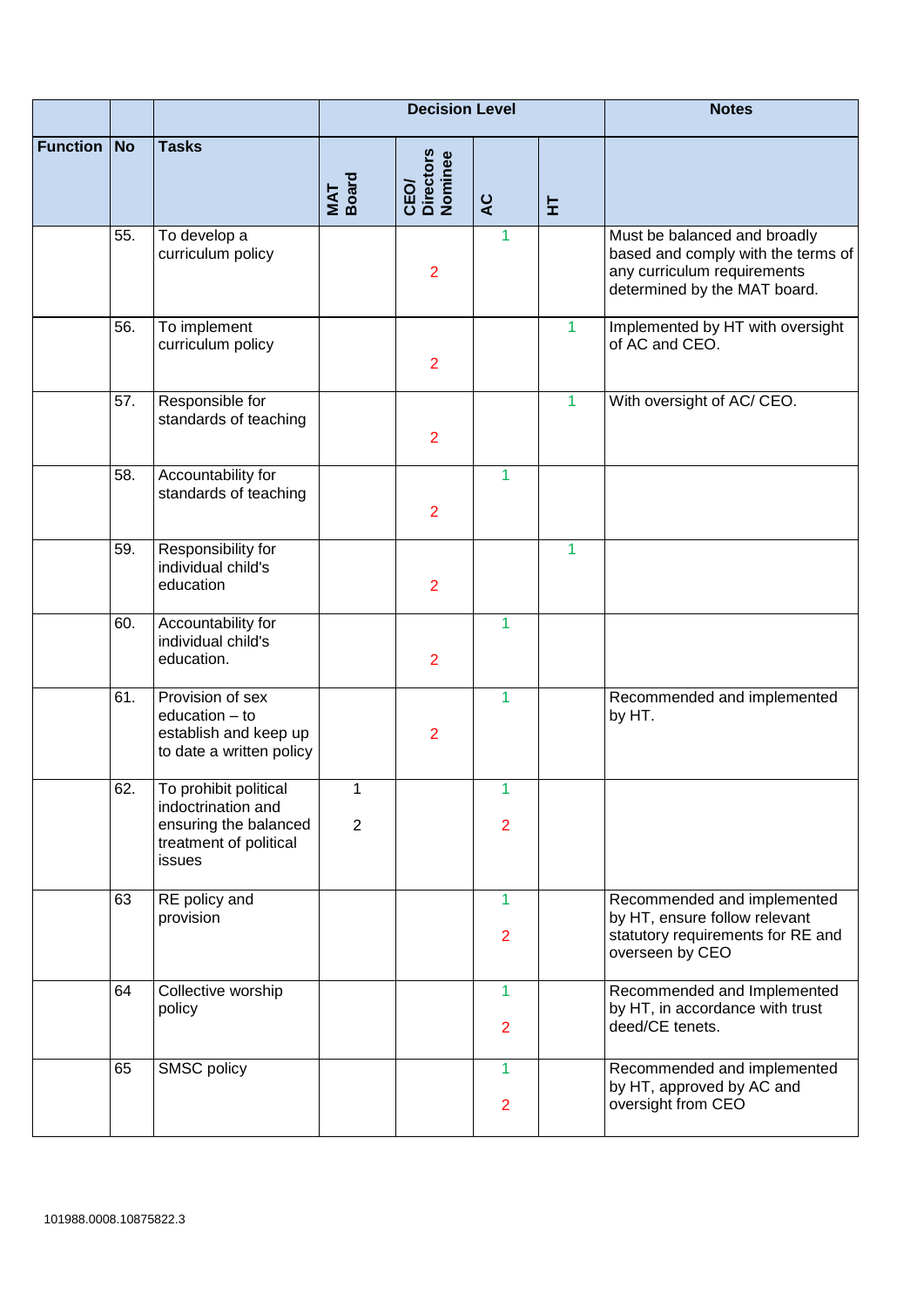|                                            |           |                                                                                                                                                                                                                                                   |                     | <b>Decision Level</b>        |    |                               | <b>Notes</b>                                                                                                                                                                                                                                                                                                                          |
|--------------------------------------------|-----------|---------------------------------------------------------------------------------------------------------------------------------------------------------------------------------------------------------------------------------------------------|---------------------|------------------------------|----|-------------------------------|---------------------------------------------------------------------------------------------------------------------------------------------------------------------------------------------------------------------------------------------------------------------------------------------------------------------------------------|
| <b>Function</b>                            | <b>No</b> | <b>Tasks</b>                                                                                                                                                                                                                                      | MAT<br>Board        | CEO/<br>Directors<br>Nominee | Q  | 보                             |                                                                                                                                                                                                                                                                                                                                       |
|                                            | 66        | Off site visits policy                                                                                                                                                                                                                            | 1<br>$\overline{2}$ |                              |    |                               | Implemented by HT and overseen<br>by AC/CEO should dovetail with<br>health and safety policy which<br>should require that any potentially<br>hazardous activities are referred to<br>the MAT board for approval.<br>CEO to report to MAT board on<br>any material concerns about<br>operation of policy.                              |
|                                            | 67.       | Assemble data for<br>pupil assessment and<br>other returns<br><b>ICT</b><br>Post-Inspection action<br>plan                                                                                                                                        |                     |                              | 12 |                               |                                                                                                                                                                                                                                                                                                                                       |
|                                            | 68        | Examinations                                                                                                                                                                                                                                      |                     |                              |    | 1<br>$\overline{2}$           | HT to ensure appropriate<br>arrangements are in place for<br>examinations, overseen by AC                                                                                                                                                                                                                                             |
|                                            | 69.       | To propose targets for<br>pupil achievement                                                                                                                                                                                                       |                     |                              |    | $\mathbf 1$<br>$\overline{2}$ |                                                                                                                                                                                                                                                                                                                                       |
|                                            | 70.       | To agree targets for<br>pupil achievement                                                                                                                                                                                                         |                     | 2                            | 1  |                               |                                                                                                                                                                                                                                                                                                                                       |
| and<br>attendance<br>Behaviour,<br>welfare | 71.       | To establish a<br>behaviour and<br>discipline policy<br>(including exclusions)                                                                                                                                                                    | $\overline{2}$      |                              | 1  |                               | HT to recommend and implement,<br>overseen by CEO.<br>To be in line with MAT behaviour<br>principles<br>CEO to report to MAT board on<br>any material concerns about the<br>operation of the policy.                                                                                                                                  |
|                                            | 72.       | To review the use of<br>exclusion and to<br>decide whether or not<br>to confirm all<br>permanent exclusions<br>and fixed term<br>exclusions where the<br>pupil is either<br>excluded for more<br>than 15 days in total in<br>a term or would lose | $\overline{2}$      |                              | 1  |                               | HT to take decisions on whether to<br>exclude, may be for one or more<br>fixed periods (up to a max of 45<br>days per academic year) or<br>permanently. May withdraw an<br>exclusion that has not been<br>reviewed by AC.<br>HT to notify AC and others in<br>accordance with exclusions code,<br>either without delay or once a term |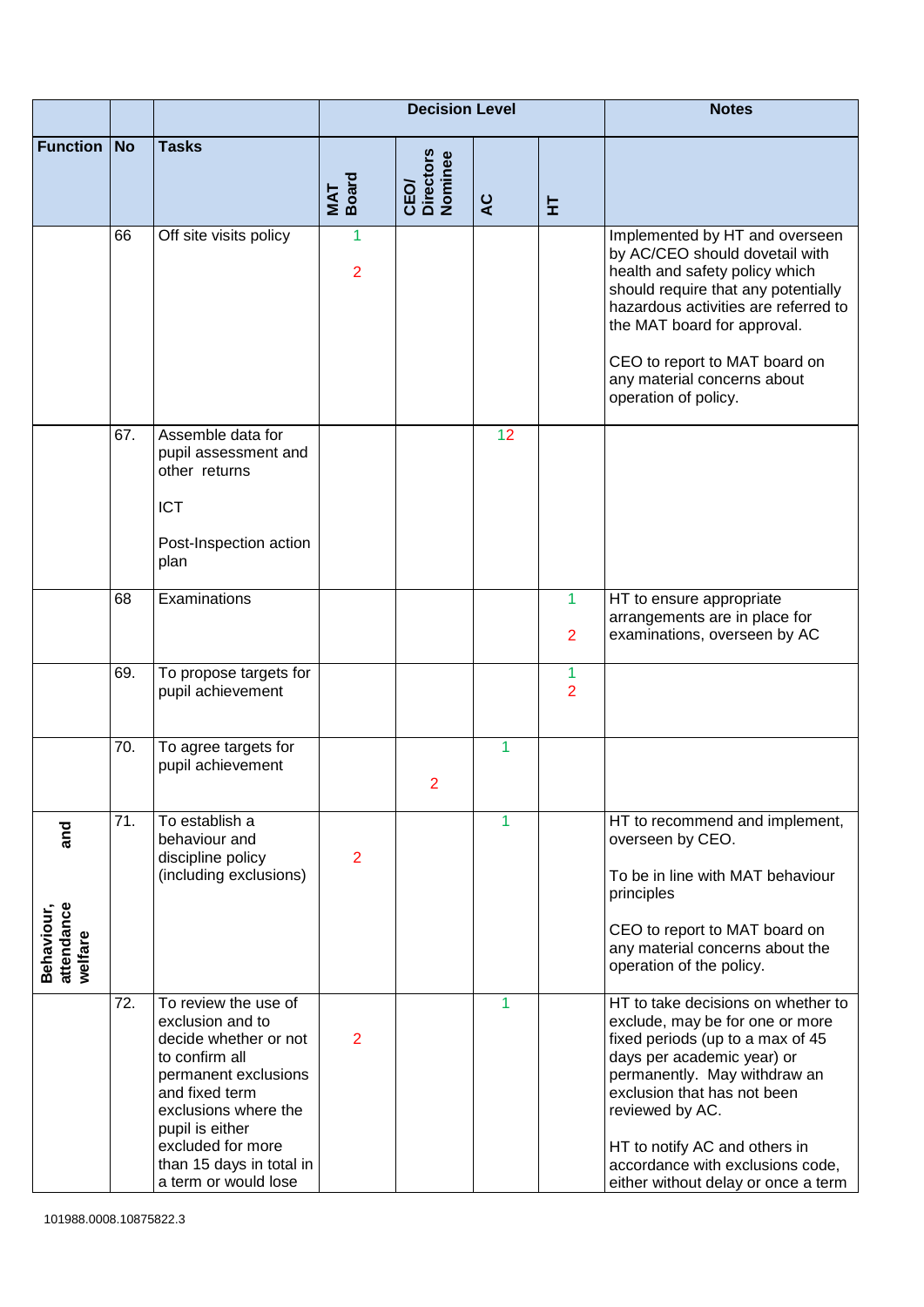|                 |           |                                                                                                                      |                     | <b>Decision Level</b>        |               |                                | <b>Notes</b>                                                                                                                                                                                                                             |
|-----------------|-----------|----------------------------------------------------------------------------------------------------------------------|---------------------|------------------------------|---------------|--------------------------------|------------------------------------------------------------------------------------------------------------------------------------------------------------------------------------------------------------------------------------------|
| <b>Function</b> | <b>No</b> | <b>Tasks</b>                                                                                                         | MAT<br>Board        | CEO/<br>Directors<br>Nominee | <b>SP</b>     | 보                              |                                                                                                                                                                                                                                          |
|                 |           | the opportunity to sit a<br>public examination.<br>(Can be delegated to<br>chair/vice-chair in<br>cases of urgency)  |                     |                              |               |                                | and notification must include<br>reasons and duration.<br>HT to arrange alternative provision<br>in accordance with exclusions<br>code.<br>Report from AC/CEO into main<br>MAT board.                                                    |
|                 | 73.       | To direct<br>reinstatement of<br>excluded pupils (Can<br>be delegated to<br>chair/vice-chair in<br>cases of urgency) | $\overline{2}$      |                              | 1             |                                | Can be delegate to chair of AC of<br>panel at least 3 AC members or to<br>chair of AC where permitted by<br>exclusions code.                                                                                                             |
|                 | 74.       | Develop the Academy<br>development/improve<br>ment plan                                                              |                     | $\overline{2}$               |               | 1                              | Recommended and implemented<br>by HT.                                                                                                                                                                                                    |
|                 | 75.       | <b>Approve Academy</b><br>development/improve<br>ment plan                                                           |                     | $\overline{2}$               | 1             |                                |                                                                                                                                                                                                                                          |
|                 | 76        | Pupil attendance                                                                                                     |                     |                              |               | $\mathbf{1}$<br>$\overline{2}$ | Overseen by AC/CEO with regular<br>reporting to MAT board and AC.                                                                                                                                                                        |
|                 | 77        | Safeguarding and<br>Child Protection policy                                                                          | 1<br>$\overline{2}$ |                              | Recom<br>mend | ent                            | Implem   HT to implement at academy level,<br>overseen by CEO, template MAT<br>policy to be followed.<br>AC to recommend at academy<br>level<br>CEO to report to MAT board about<br>any material concerns on operation<br>of the policy. |
|                 | 78        | Provision of school<br>meals                                                                                         |                     |                              |               | 1<br>$\overline{2}$            | HT responsible overseen by AC.<br>Must include provision of free<br>school meals to those eligible.<br>Must be in accordance with<br>nutritional standards.                                                                              |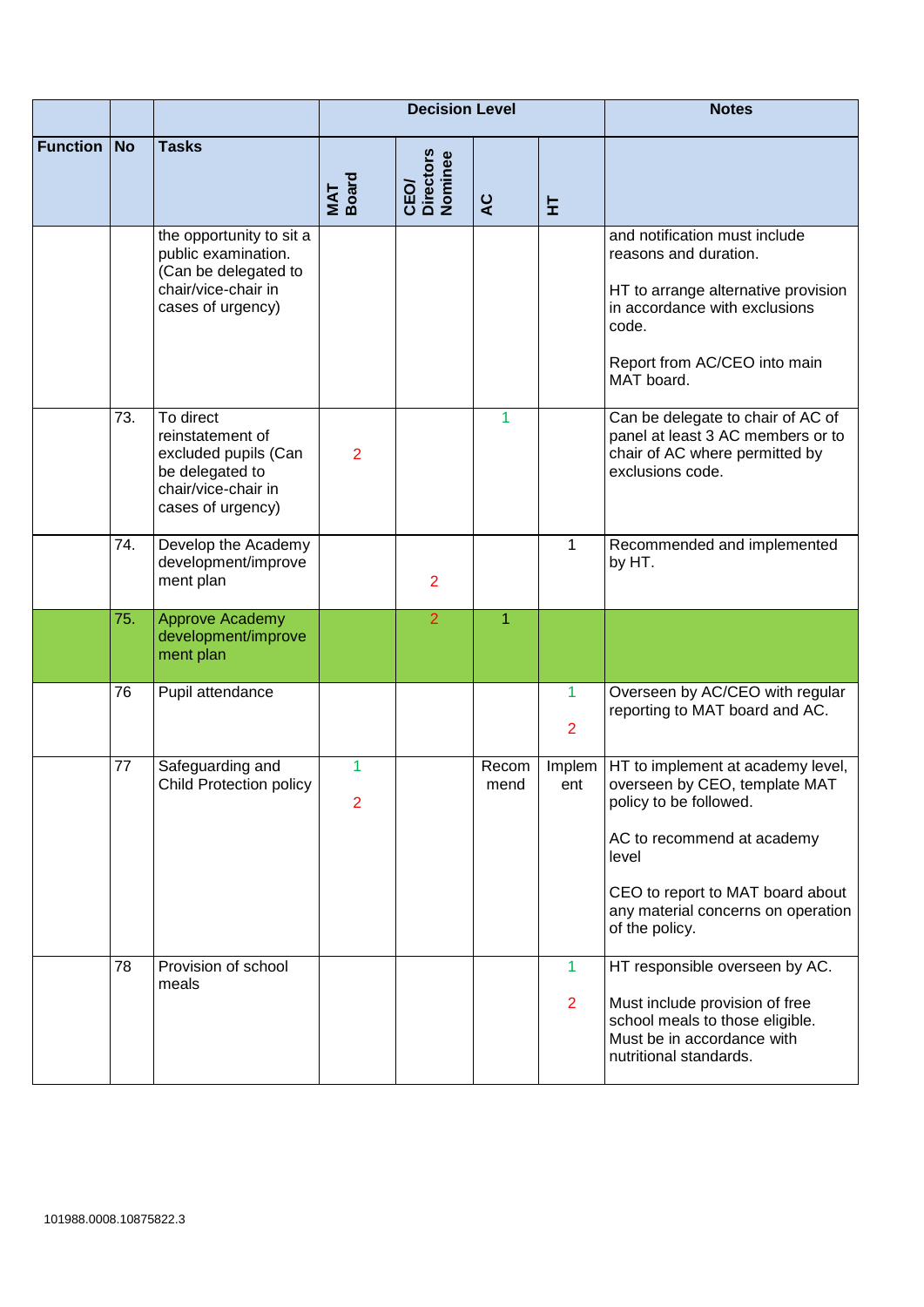|                                               |           |                                                                                                  |                     | <b>Decision Level</b>        |                     |   | <b>Notes</b>                                                                                                                                                                                                  |
|-----------------------------------------------|-----------|--------------------------------------------------------------------------------------------------|---------------------|------------------------------|---------------------|---|---------------------------------------------------------------------------------------------------------------------------------------------------------------------------------------------------------------|
| <b>Function</b>                               | <b>No</b> | <b>Tasks</b>                                                                                     | MAT<br>Board        | CEO/<br>Directors<br>Nominee | $\overline{a}$      | 보 |                                                                                                                                                                                                               |
| Admissions                                    | 79.       | Setting/amending an<br>admissions policy                                                         | 1<br>$\overline{2}$ |                              | Recomm<br>end       |   | MAT board approve but<br>recommended by AC in<br>consultation with HT provided that<br>it does not conflict with MAT<br>mission statement<br><b>Consultation with DDBE</b>                                    |
|                                               | 80.       | Admissions:<br>application decisions                                                             | $\overline{2}$      |                              | 1                   |   | HT responsible for co-ordinating<br>and managing process.<br>Must be in accordance with<br>published admissions<br>arrangements.<br>Whole AC must make decision as<br>to who will be offered places.          |
|                                               | 81.       | If appropriate to<br>appeal against LA<br>directions to admit<br>pupil(s)                        |                     |                              | 1<br>$\overline{2}$ |   | AC in dialogue with the<br>Headteacher                                                                                                                                                                        |
|                                               | 82        | Arrangement of<br>independent appeal<br>panels                                                   | 1<br>$\overline{2}$ |                              |                     |   | Must be an independent appeal<br>panel established in accordance<br>with the admissions code.<br>Support from CEO/HT and clerk.                                                                               |
| <b>Premise</b><br>s &<br><b>Insuranc</b><br>e | 83.       | <b>Buildings insurance</b><br>and public liability                                               | 1<br>$\overline{2}$ |                              |                     |   | Central finance to support/liaise<br>with insurers.<br>Must include insurance to comply<br>with church supplemental<br>agreement.<br>CEO to ensure details of insurance<br>policy appropriately disseminated. |
|                                               | 84.       | Developing Academy<br>buildings and facilities<br>estate long term<br>strategy or master<br>plan | 1<br>$\overline{2}$ |                              |                     |   | Support and advice from central<br>finance support.                                                                                                                                                           |
|                                               | 85.       | Maintaining buildings,<br>including developing<br>properly funded<br>maintenance plan            | $\overline{2}$      |                              |                     |   | HT responsible for<br>implementation/maintenance in<br>condition required by church<br>supplemental agreement overseen<br>by AC.                                                                              |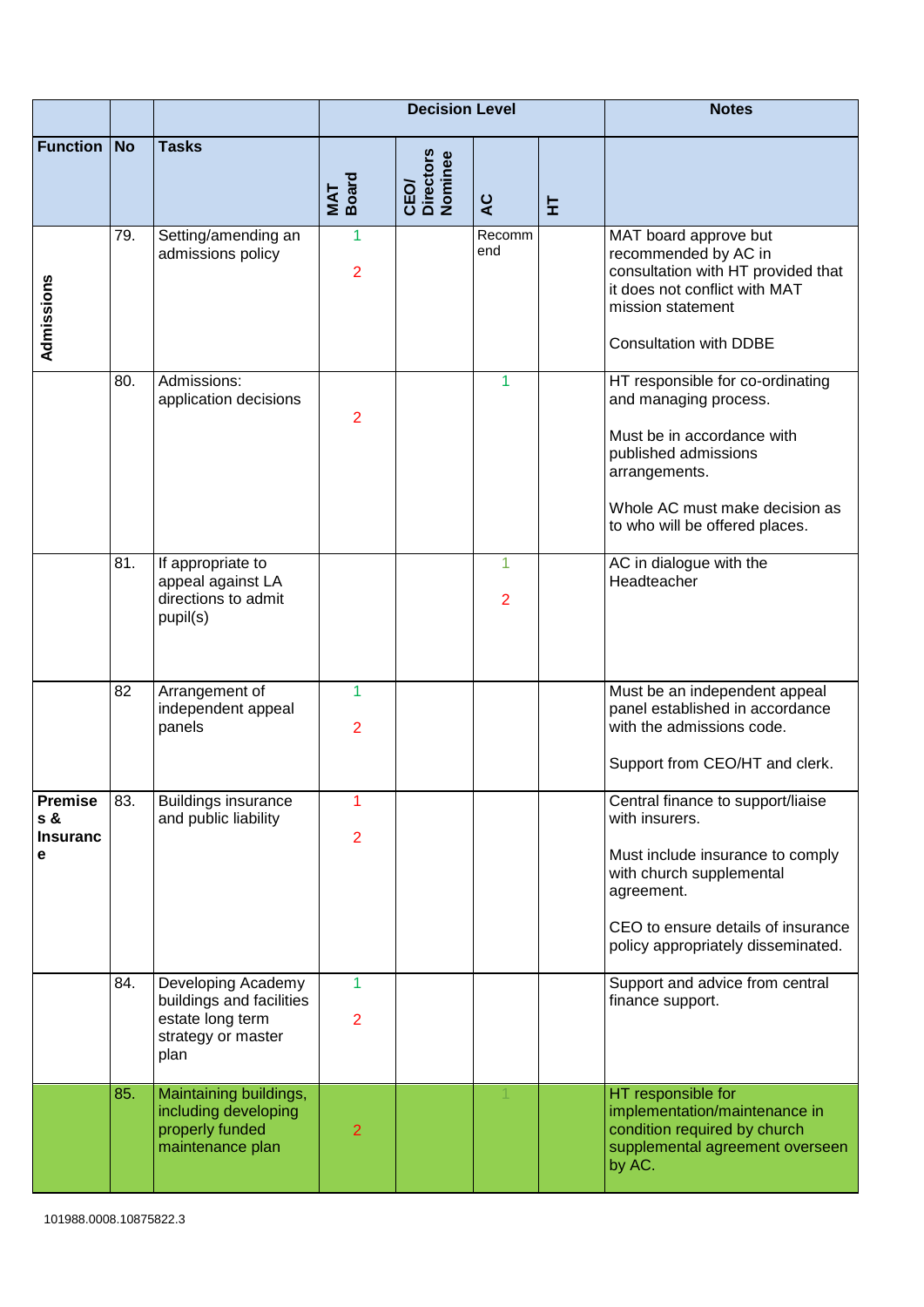|                 |           |                                                                                                                             | <b>Decision Level</b>                           |                                            |                     |                                                | <b>Notes</b>                                                                                                                                                                                                                                                                                                                                                                                                                                         |
|-----------------|-----------|-----------------------------------------------------------------------------------------------------------------------------|-------------------------------------------------|--------------------------------------------|---------------------|------------------------------------------------|------------------------------------------------------------------------------------------------------------------------------------------------------------------------------------------------------------------------------------------------------------------------------------------------------------------------------------------------------------------------------------------------------------------------------------------------------|
| <b>Function</b> | <b>No</b> | <b>Tasks</b>                                                                                                                | MAT<br>Board                                    | <b>Directors</b><br>Nominee<br><b>CEO/</b> | <b>SP</b>           | 보                                              |                                                                                                                                                                                                                                                                                                                                                                                                                                                      |
|                 |           |                                                                                                                             |                                                 |                                            |                     |                                                |                                                                                                                                                                                                                                                                                                                                                                                                                                                      |
|                 | 86.       | To institute a health<br>and safety<br>policy/arrangements                                                                  | 1 (Trust<br>wide<br>policies)<br>$\overline{2}$ | 1<br>(CEO<br><b>Trust</b><br>wide)         |                     | (school<br>arrange<br>ments<br>and<br>policies | CEO responsible for ensuring<br>appropriate health and safety<br>policy and arrangements are in<br>place in line with approved policy<br>and operating effectively.<br>HT to implement policy at academy<br>level and oversee operation of<br>procedures and advise CEO of<br>significant issues.<br>Policy to include appropriate<br>reporting mechanisms at Member,<br>Director and AC level. CEO to<br>present draft policy for<br>consideration. |
|                 | 87.       | To ensure that health<br>and safety regulations<br>are followed                                                             | 1<br>$\overline{2}$                             |                                            | 1<br>$\overline{2}$ |                                                | HT in school with oversight of AC<br>and support of Health and Safety<br>Adviser (who will liaise with central<br>team to ensure MAT board<br>updated as required).                                                                                                                                                                                                                                                                                  |
|                 | 88        | Maintain academy<br>premises, security and<br>management<br>documents (e.g. fire<br>safety, statutory<br>testing, asbestos) |                                                 | $\overline{2}$                             | 1                   |                                                | HT responsible to implement and<br>to ensure appropriate documents in<br>place (overseen by CEO)<br>CEO to report any material<br>concerns to MAT board and AC<br>and oversee overarching<br>arrangements across trust.                                                                                                                                                                                                                              |
|                 | 89        | Bid for capital funding<br>and approve capital<br>projects and building<br>works                                            | 1<br>$\overline{2}$                             |                                            |                     |                                                | Support from central finance<br>support and implemented in<br>consultation with AC/HT.<br>Necessary consents should be<br>obtained from site trustees and<br>check LA lease.<br>All necessary DfE approvals<br>obtained.                                                                                                                                                                                                                             |
|                 | 90        | <b>Managing Academy</b><br>capital building<br>projects/building<br>works/maintenance                                       |                                                 | 1<br>$\overline{2}$                        |                     | 1<br>$\overline{2}$                            | HT responsible up to limits in Trust<br>Finance policies with AC oversight,<br>CEO over HT limits in Finance<br>policies with MAT board oversight.<br>All necessary DfE consents to be<br>obtained and processes followed<br>with support from central finance<br>support.                                                                                                                                                                           |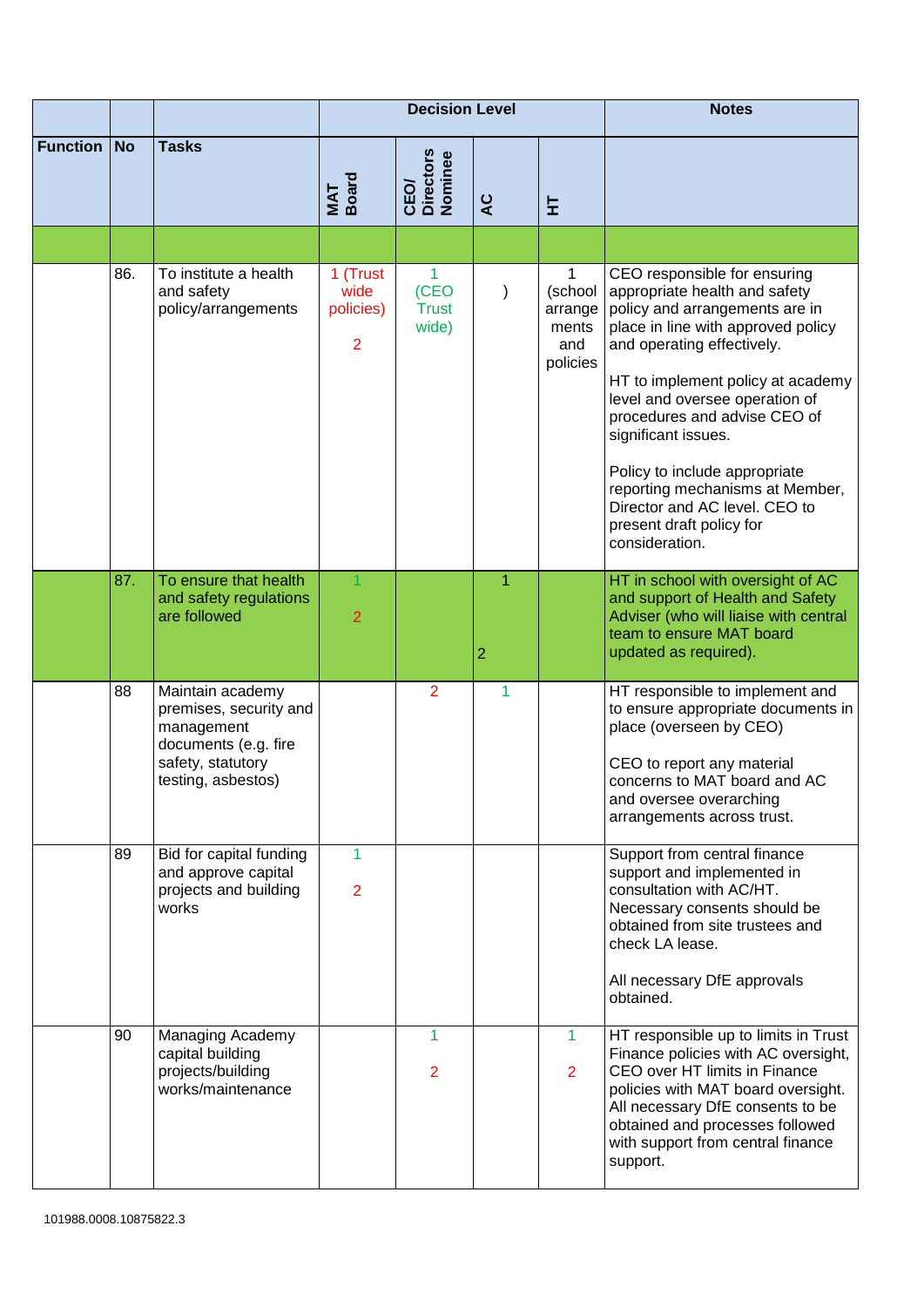|                                            |           |                                                                                                                                    | <b>Decision Level</b> |                              |                     |               | <b>Notes</b>                                                                                                                                                                                          |
|--------------------------------------------|-----------|------------------------------------------------------------------------------------------------------------------------------------|-----------------------|------------------------------|---------------------|---------------|-------------------------------------------------------------------------------------------------------------------------------------------------------------------------------------------------------|
| <b>Function</b>                            | <b>No</b> | <b>Tasks</b>                                                                                                                       | MAT<br>Board          | CEO/<br>Directors<br>Nominee | ပ္ရွ                | 보             |                                                                                                                                                                                                       |
|                                            | 91        | Acquiring and<br>disposing of land<br>(including leases,<br>licences and<br>easements) in<br>accordance with limits<br>set by ESFA | 1<br>$\overline{2}$   |                              |                     |               | AC can recommend and HT/CEO<br>advise, in consultation with central<br>finance support and all necessary<br>DfE approvals should be obtained.                                                         |
|                                            | 92        | Determining<br>permissible external<br>and community use<br>policy (licencing,<br>letting/shared use<br>arrangements)              | 1<br>$\overline{2}$   |                              |                     |               | Reflect requirements to obtain any<br>necessary DfE, Trustee consents.<br>Use not at odds with ethos of CE<br>school.<br>Policy to reflect what happens to<br>any revenue generated from such<br>use. |
|                                            | 93        | Managing external<br>and community use                                                                                             |                       |                              | 1<br>$\overline{2}$ | Implem<br>ent | Must be in accordance with agreed<br>policy                                                                                                                                                           |
|                                            | 94.       | To set the times of<br>school sessions and<br>the dates of school<br>terms and holidays                                            | $\overline{2}$        |                              | 1                   |               |                                                                                                                                                                                                       |
|                                            | 95.       | To ensure that the<br>school meets the<br>statutory requirement<br>for [380] sessions in a<br>school year                          | $\overline{2}$        |                              | $\mathbf{1}$        |               |                                                                                                                                                                                                       |
| Academ<br>у<br><b>Council</b><br>structure | 96.       | To appoint the chair of<br>the AC                                                                                                  | 1<br>$\overline{2}$   |                              | 1                   |               | AC decision in consultation with<br>MAT (election)                                                                                                                                                    |
|                                            | 97.       | To remove the chair of<br>the AC                                                                                                   | 1<br>$\overline{2}$   |                              | 1                   |               | AC decision in consultation with<br>MAT; AC to accept MAT's decision<br>where there is a safeguarding or<br>other legal reason.                                                                       |
|                                            | 98.       | To appoint the vice-<br>chair of the AC                                                                                            | $\overline{2}$        |                              | 1                   |               | AC decision in consultation with<br>MAT (election)                                                                                                                                                    |
|                                            | 99.       | To dismiss the vice-<br>chair of the AC                                                                                            | $\overline{2}$        |                              |                     |               | AC decision in consultation with<br>MAT; AC to accept MAT's decision<br>where there is a safeguarding or<br>other legal reason.                                                                       |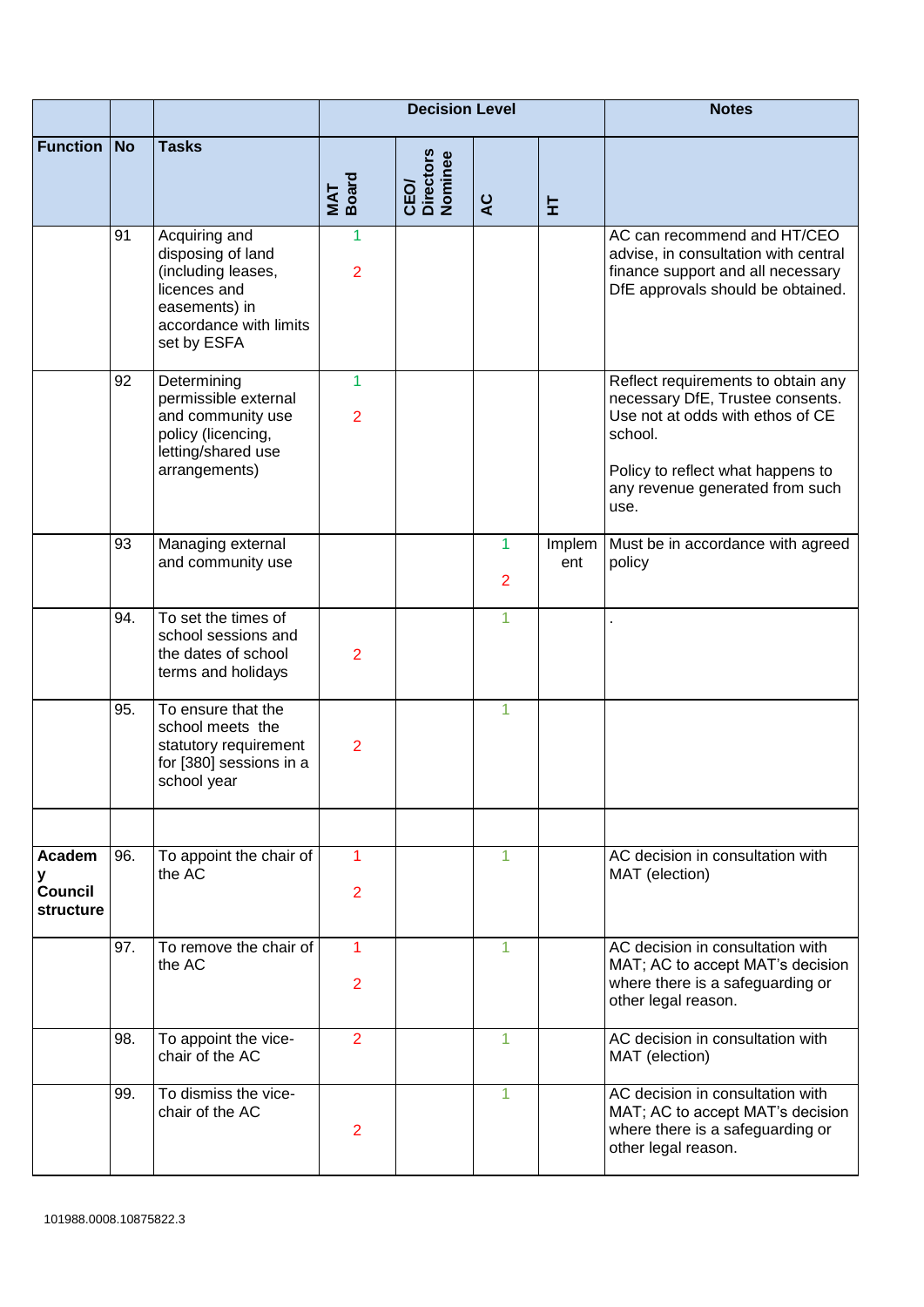|                                          |           |                                                                                                                                           | <b>Decision Level</b>          |                                                      |                            |   | <b>Notes</b>                                                                                                                                                                                                    |
|------------------------------------------|-----------|-------------------------------------------------------------------------------------------------------------------------------------------|--------------------------------|------------------------------------------------------|----------------------------|---|-----------------------------------------------------------------------------------------------------------------------------------------------------------------------------------------------------------------|
| <b>Function</b>                          | <b>No</b> | <b>Tasks</b>                                                                                                                              | MAT<br>Board                   | CEO/<br>Directors<br>Nominee                         | ပ္ရွ                       | 보 |                                                                                                                                                                                                                 |
|                                          | 100.      | <b>To appoint Academy</b><br><b>Councillors</b>                                                                                           | 1<br>$\overline{2}$            | 1<br>2 (by way<br>of Chair's<br>Action-<br>see note) |                            |   | In line with composition schedule,<br>appoint those who are<br>elected/nominated, can be done<br>by Chair's action and ratified at<br>main board as part of<br>membership review (half termly<br>standing item) |
|                                          | 101.      | To remove Academy<br>Councillors                                                                                                          | 1<br>$\overline{2}$            |                                                      | 1<br>$2$ (if co-<br>opted) |   | Depending on category, MAT<br>board can remove on request of<br>nominee, or in the case of elected<br>parents and staff in line with the<br>Articles. For Co-opted councilors<br>AC can remove                  |
|                                          | 102.      | To determine the<br>development needs of<br>academy councillors<br>and put in place an<br>appropriate<br>programme                        |                                | $\overline{2}$                                       | 1                          |   | AC in consultation and with support<br>of MAT clerk                                                                                                                                                             |
|                                          | 103.      | To facilitate<br>communication<br>between AC and Trust<br>board                                                                           |                                | 1<br>$\overline{2}$                                  |                            |   | Through Chairs forum attended by<br>clerk, chair of Trust, CEO and AC<br>Chairs                                                                                                                                 |
| Informati<br>on<br><b>Manage</b><br>ment | 104.      | Maintain accurate and<br>effective and secure<br>pupil records.                                                                           |                                |                                                      | 1<br>$\overline{2}$        |   | In accordance with MAT policy.                                                                                                                                                                                  |
|                                          | 105.      | Maintain accurate and<br>effective and secure<br>employee records.                                                                        |                                |                                                      | 1<br>$\overline{2}$        |   | In accordance with MAT policy.                                                                                                                                                                                  |
|                                          | 106.      | Comply with all Data<br>Protection legislation<br>and good practice.                                                                      | 1<br>$\overline{2}$            |                                                      | 12                         |   |                                                                                                                                                                                                                 |
|                                          | 107.      | To determine, on an<br>annual basis, those<br>policies which will be<br>developed by MAT<br>and mandatory for all<br><b>MAT Academies</b> | $\mathbf{1}$<br>$\overline{2}$ |                                                      |                            |   | Through review of policy review<br>schedule                                                                                                                                                                     |
|                                          | 108.      | To review policies<br>annually and ensure<br>they meet statutory<br>requirements for the<br>Academy                                       | $\mathbf{1}$<br>$\overline{2}$ | 1<br>2                                               |                            |   |                                                                                                                                                                                                                 |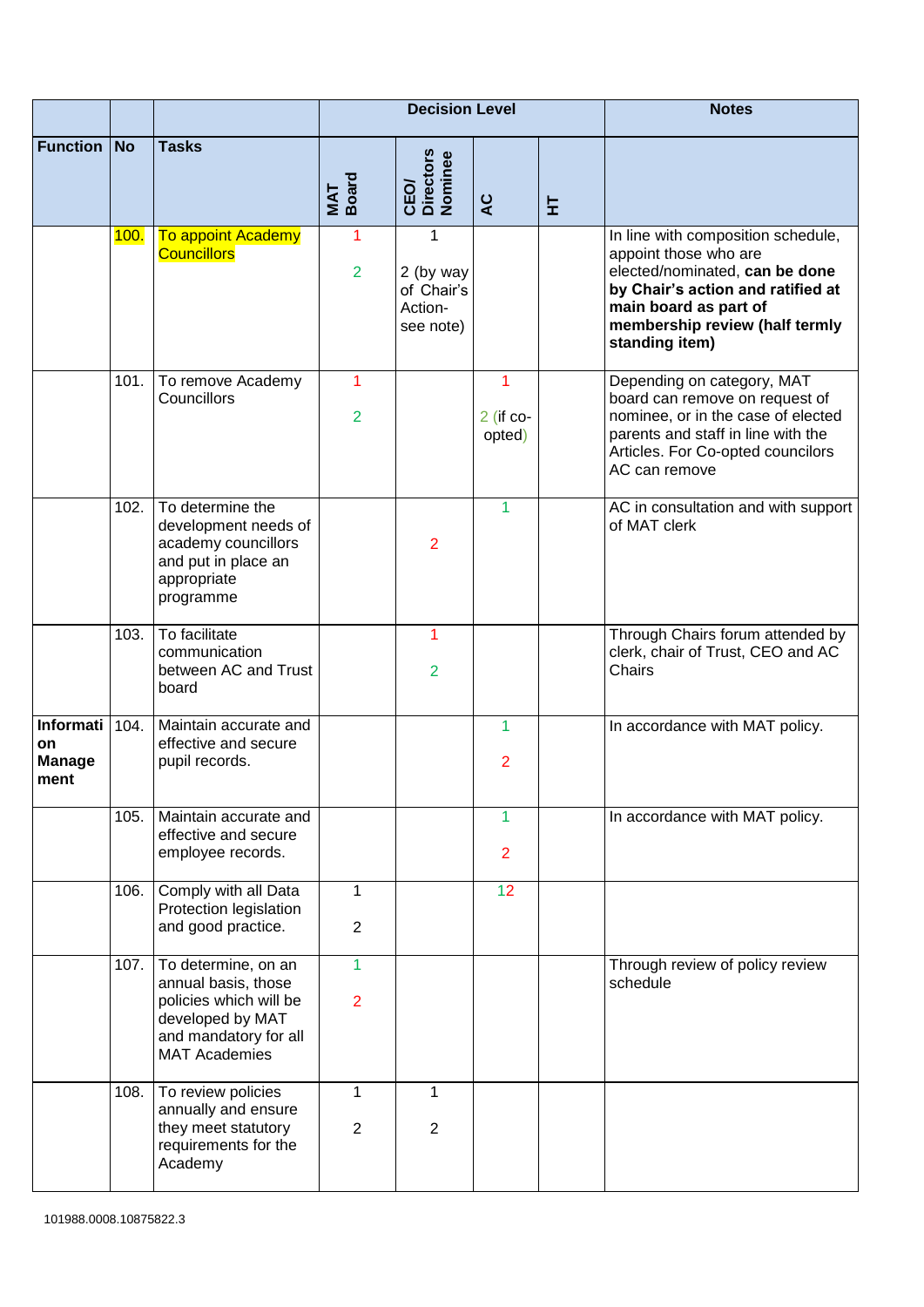|                 |           |                                                                                          | <b>Decision Level</b> |                              |                     |   | <b>Notes</b>                                                                                                                                                                                                                                                                                                                                                          |
|-----------------|-----------|------------------------------------------------------------------------------------------|-----------------------|------------------------------|---------------------|---|-----------------------------------------------------------------------------------------------------------------------------------------------------------------------------------------------------------------------------------------------------------------------------------------------------------------------------------------------------------------------|
| <b>Function</b> | <b>No</b> | <b>Tasks</b>                                                                             | MAT<br>Board          | CEO/<br>Directors<br>Nominee | $\overline{a}$      | 보 |                                                                                                                                                                                                                                                                                                                                                                       |
|                 | 109.      | <b>Complaints Procedure</b>                                                              | 1<br>$\overline{2}$   |                              | 1<br>$\overline{2}$ |   | Third stage complaint usually<br>delegated to Appeal group of<br>academy councillors (not<br>previously directly involved)<br>together with independent person<br>as specified in complaints policy,<br>HT to implement and CEO to<br>implement any trust wide<br>complaints and report any material<br>concerns on policy.                                           |
| Accessiblity    | 110       | <b>Equality Information</b><br>and objectives<br>statement and equality<br>objectives    | 1<br>$\overline{2}$   |                              | 1<br>$\overline{a}$ |   | Requirement to draw up and<br>publish equality objectives every<br>four years and annually publish<br>information demonstrating how<br>meeting aims of public sector<br>equality duty once reach relevant<br>number of employees (CEO with<br>support from HR). Schools to<br>publish/renew school level<br>objectives ad information annually<br>with support of HR. |
|                 | 111       | Accessibility plan                                                                       |                       |                              | 1<br>$\overline{2}$ |   | Recommended and implemented<br>by HT, plan for increasing<br>accessibility to disabled pupils.                                                                                                                                                                                                                                                                        |
|                 | 112       | Determine SEND and<br>inclusion policies                                                 | $\overline{2}$        |                              | 1                   |   | Advice from SENCO,<br>recommended by AC<br>To include social disadvantage,<br>equality, disability, discrimination,<br>looked after children, pupil<br>premium.<br>Member of AC with specific<br>oversight for SEN and disability<br>arrangements.<br>HT to implement at academy level,<br>CEO to report any material<br>concerns to MAT board.                       |
|                 | 113       | Review and challenge<br>effectiveness of SEND<br>and inclusion policies<br>and decisions | 1<br>$\overline{2}$   |                              | 1<br>$\overline{2}$ |   | Consultation between AC and<br>Trust Board via CEO/Chairs forum                                                                                                                                                                                                                                                                                                       |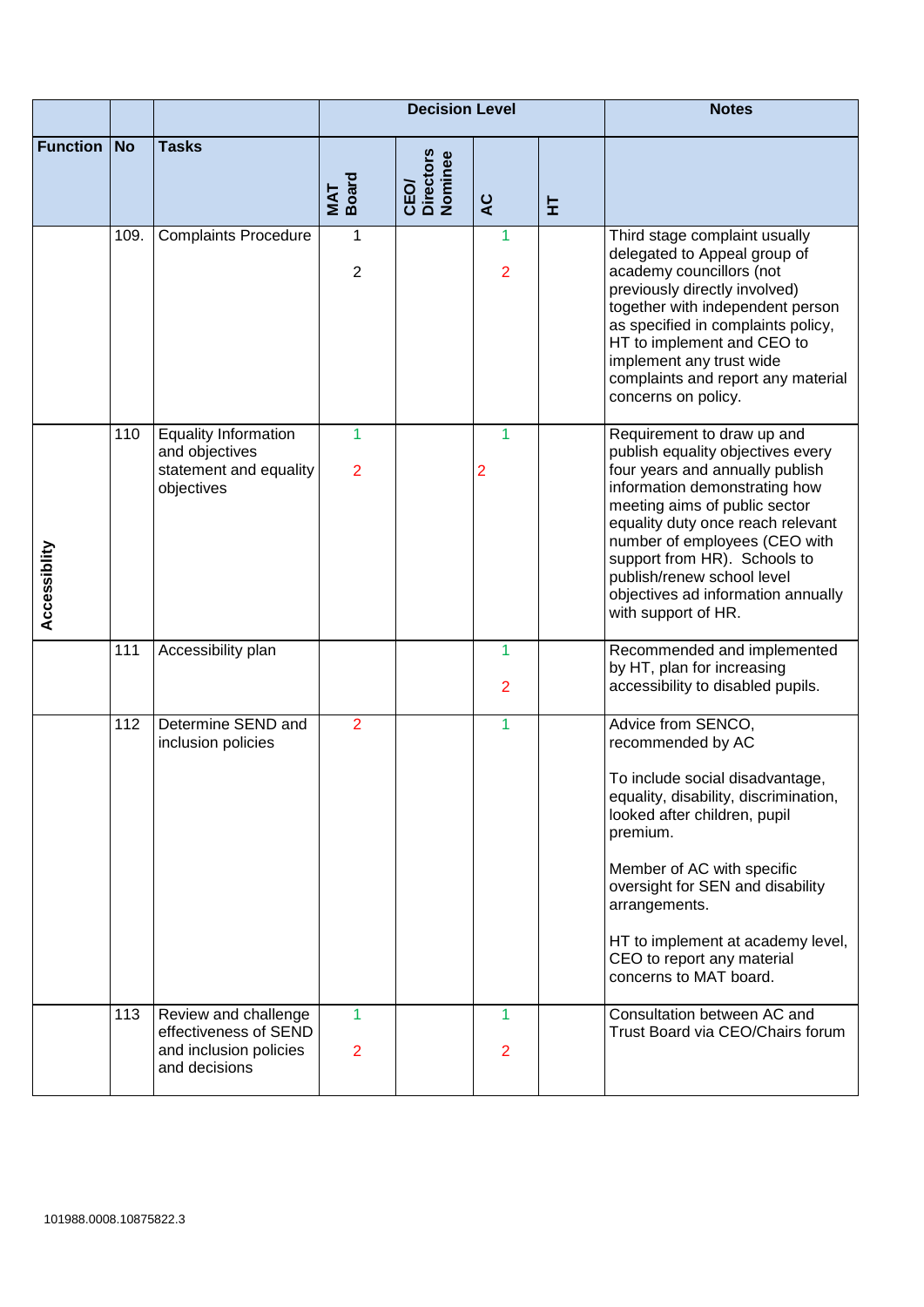|                                  |           |                                  |                                                                 | <b>Decision Level</b>        |                     | <b>Notes</b>                                     |                                                                                                                                                                                                                                                                                                  |
|----------------------------------|-----------|----------------------------------|-----------------------------------------------------------------|------------------------------|---------------------|--------------------------------------------------|--------------------------------------------------------------------------------------------------------------------------------------------------------------------------------------------------------------------------------------------------------------------------------------------------|
| <b>Function</b>                  | <b>No</b> | <b>Tasks</b>                     | MAT<br>Board                                                    | CEO/<br>Directors<br>Nominee | ပ္ရွ                | 보                                                |                                                                                                                                                                                                                                                                                                  |
|                                  | 114       | <b>SEN</b> information<br>report | Annual<br>input to<br>ensure<br>published<br>(March<br>meeting) |                              | $\mathbf{\Omega}$   | $\mathbf{1}$<br>Advise<br>$\overline{2}$         | SEN report should be update<br>annually and any changes to the<br>information occurring during the<br>year should be update as soon as<br>possible<br>Contains details about the<br>implementation of the SEN policy<br>Templates for co-ordinated<br>reporting from Trust? School Bus<br>forms. |
| <b>Commun</b><br><b>ications</b> | 115       | School prospectus                |                                                                 | 1<br>2                       | 1<br>$\overline{2}$ |                                                  | As required, HT implement,<br>oversight from AC and CEO to<br>ensure in line with Trust<br>requirement                                                                                                                                                                                           |
|                                  | 116       | Academy website                  |                                                                 | 1<br>$\overline{2}$          |                     | 1<br>$\overline{2}$                              | HT to ensure legally compliant,<br>overseen by AC<br>CEO to ensure dovetails<br>appropriately with Trust website.                                                                                                                                                                                |
|                                  | 117       | <b>Press statements</b>          | 1<br>$\overline{2}$                                             | 1<br>$\overline{2}$          |                     | Recom<br>mend<br>where<br>academ<br>y<br>matters | All press statements to be<br>approved by CEO and if<br>controversial by MAT board                                                                                                                                                                                                               |